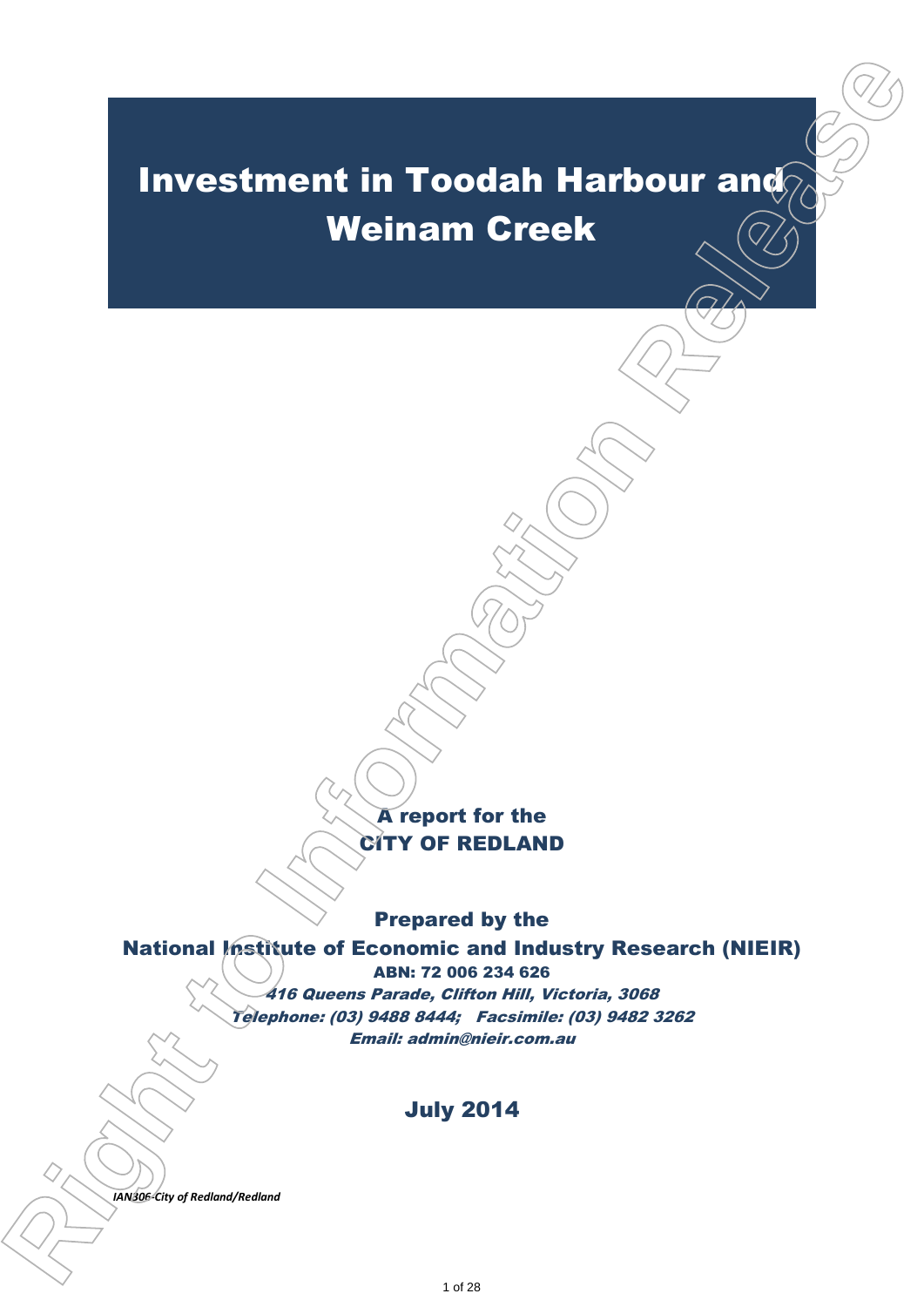*While the National Institute endeavours to provide reliable forecasts and believes the material is accurate it will not be liable for any claim by any party acting on such information.* **ight to Information Contained Institute entropy in the provider**<br> **ight to Information Release and the Internet libe and the Institute of the Institute of Institute of Institute of Institute of Institute of Institute of I**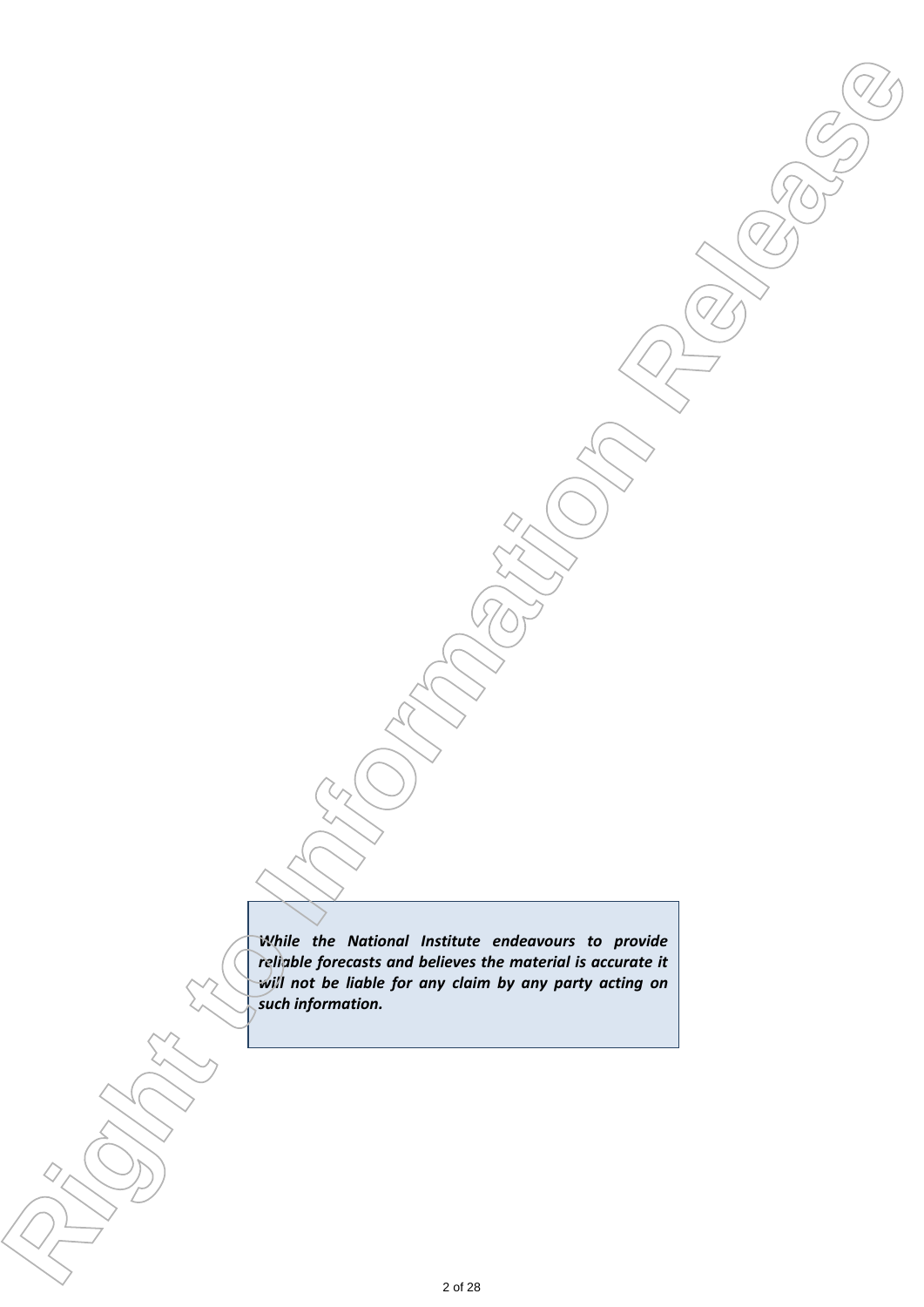# **Contents**

|     | <b>Contents</b>                                                                 |                         |
|-----|---------------------------------------------------------------------------------|-------------------------|
|     |                                                                                 | Page no.                |
| 1.  | <b>Background</b>                                                               |                         |
| 2.  | The underlying geography                                                        | $\overline{\mathbf{c}}$ |
| 3.  | <b>North Stradbroke Island</b>                                                  | 2                       |
| 4.  | The Southern Moreton Bay islands                                                | 5                       |
| 5.  | <b>The Priority Development Areas</b>                                           | 6                       |
| 6.  | <b>Development proposals</b>                                                    | 6                       |
|     | 6.1<br>Transport                                                                | 6                       |
|     | 6.2<br>Recreation                                                               | 8                       |
|     | 6.3<br>Residential<br>6.4<br>Commercial                                         | 9<br>9                  |
| 7.  | Methodology                                                                     | 10                      |
|     | 7.1<br>Business-as-usual case: Toondah Harbour                                  | 12                      |
|     | Business-as-usual case: Weinam Creek (Redland Bay)<br>7.2                       | 13                      |
|     | 7.3<br>Investment case: Toondah Harbour<br>7.4<br>Investment case: Weinam Creek | 14<br>17                |
| 8.  | Components of the investment program                                            | 19                      |
| 9.  | Summary of cost-benefit model results                                           | 21                      |
|     | 9.1<br>Base investment case                                                     | 21                      |
|     | 9.2<br>Delete car parking                                                       | 21                      |
|     | 9.3<br>A slump in the land market                                               | 22                      |
| 10. | The total Redland effect                                                        | 23                      |
| 11. | Sensitivity to decline in fand prices                                           | 24                      |
| 12. | Conclusion                                                                      | 25                      |
|     |                                                                                 |                         |
|     |                                                                                 |                         |
|     |                                                                                 |                         |
|     |                                                                                 |                         |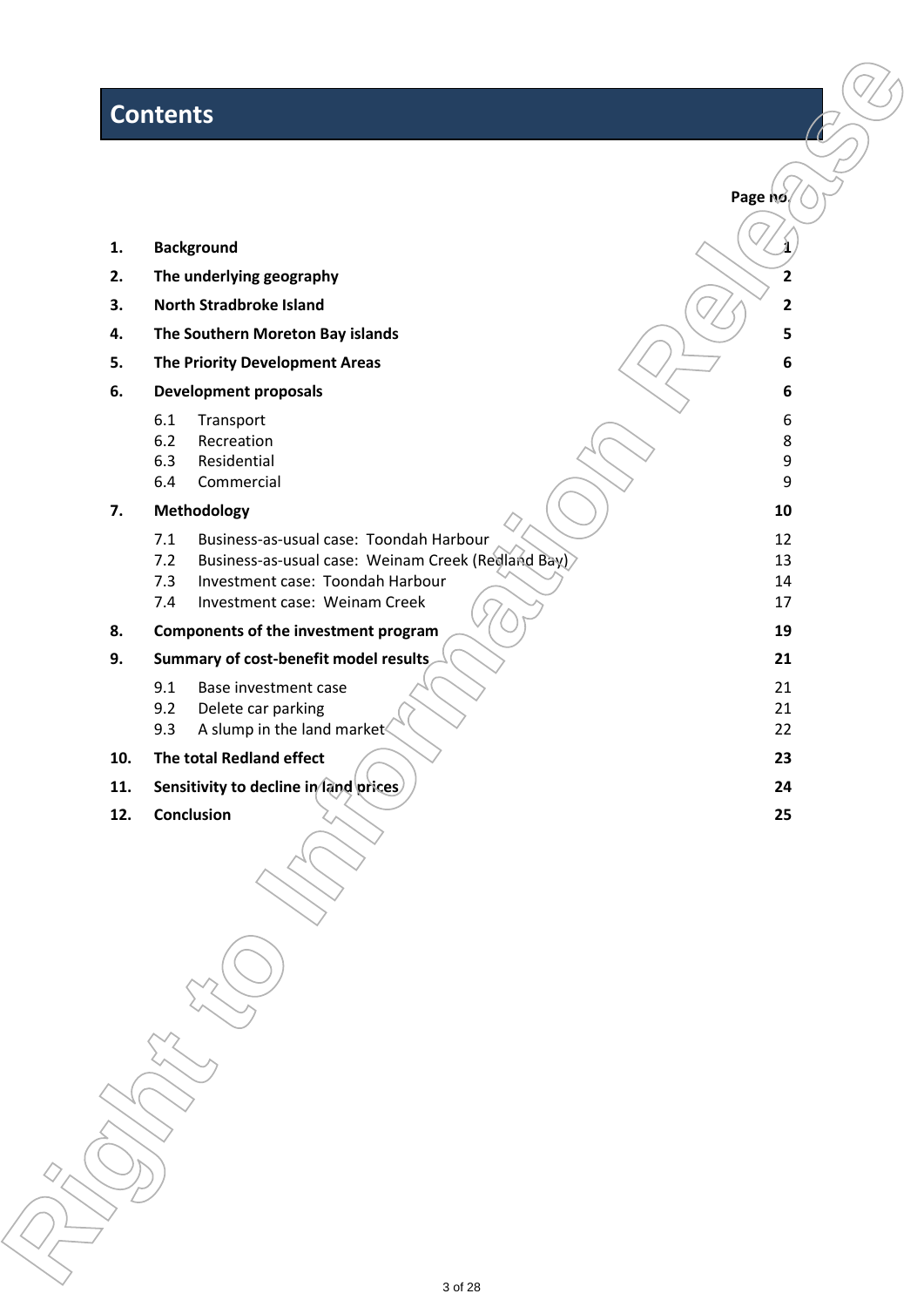# **1. Background**

In December 2013 the City of Redland sought advice from NIEIR as to the application of input-output modelling in developing the project case for two major projects covering improvements to ferry wharves and related facilities at Toondah Harbour and Weinam Creek. A proposal was prepared in January 2014 and in February Dr Manning and Mr Marinopolous from NIEIR inspected the sites and conferred with Council personnel. The Council supplied a range of previous technical and financial studies and provided oversight for the study.

The main components of the investment program were isolated and it was shown that the projects comprised a mix of land development, marine facilities and car parking. While it would be possible to undertake the harbour and car parking developments as one project, and similarly for the residential/commercial developments, considerable cost savings are expected by combining these elements in a single package. Not only will this save  $cos$ is; it is expected that the residential/commercial development will contribute substantially towards overall investment cost. In the event that residential/commercial developers are willing to cover the whole cost, either by cash contributions or by construction in kind, Council is faced with a simple decision: do we proceed on this basis, or do we postpone in the hope that a better deal will be available in the future. The present study shows that postponement will forgo a variety of benefits to the people of Redland, especially island residents, that postponement is not an attractive option. **if nucestiment in Toodah Harbour and Weinam Creek**<br> **is acquisition in the International properties of the International properties of the International properties of the International properties of the International prop** 

However, it is possible that developers will not be forthcoming who are willing to cover the complete cost. In this report we assess the economic worth of the projects in this event. We also assume, from Council documentation, that there will be no more than partial cost recovery from the car-parking component. (We conclude that the narrowly-defined financial returns on the projects could be improved by charging more for parking and spending less on parking facilities, but this would be likely to reduce the overall benefit to the City since it would hinder expected developments on the islands.) If developers are not willing to cover the complete cost, Council will be faced with the need to raise loan finance, to invest its own funds or to seek other government funding.

Since the study involves the case for public investment, it was conducted according to the guidelines for such studies issued by such authorities as the World Bank, the European Union and the Queensland Treasury. A conservative financial outline was prepared to inform Council of the benefits of the projects should developers fail to cover costs. The direct economic effects of the investments on economic development in the islands served by the ferry wharves were then identified and the proposed investments were shown to yield adequate economic returns under a background scenario in which population and employment in South East Queensland grew at the rates currently projected by the Queensland government.

The cost-benefit analysis was extended, using input-output analysis, to Redland as a whole and this identified further benefits due to local procurement of inputs.

The central financial and economic assessment in this report was complemented by several further assessments on even more pessimistic assumptions, including a delay in developer interest and a halving of their contributions below the assumed conservative level. The first of these was assessed as benign but the latter seriously reduced project rates of return. However, such a severe failure of developer interest is likely to occur only in circumstances of economic recession, in which case a broader multiplier analysis becomes relevant. A recession implies that the full-employment assumption which underlies most of this report can be relaxed and increases in demand, such as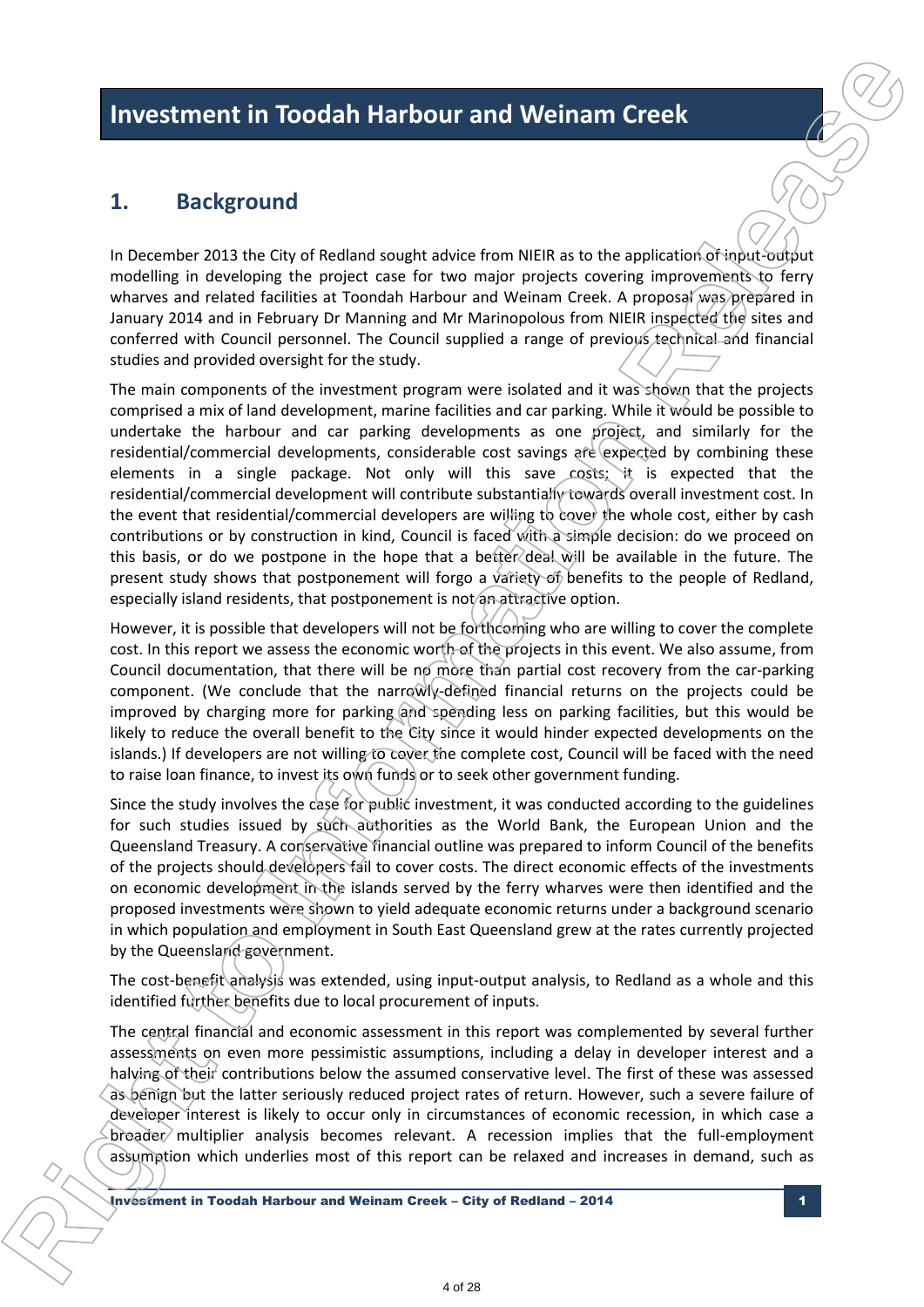those occasioned by the projects, can be matched to otherwise-unemployed resources and so undertaken at little real cost. For this reason, despite the increased financial costs, the economic rates of return on the projects remained attractive in this alternative scenario.

# **2. The underlying geography**

The City of Redland is divided between mainland and islands, the latter in turn divided into North Stradbroke Island, which lies between Moreton Bay and the ocean, and a number of islands surrounded by Moreton Bay. Five of these islands are inhabited: Coochiemudlo, Macleay, Lamb, Karragarra and Russell. The last four of these are collectively termed the Southern Moreton Bay islands.

This study covers proposed investments in improved harbour facilities at Toondahy Harbour and Weinam Creek. The facilities at Toondah harbour are currently used mainly by ferries and vehicular barges serving North Stradbroke via Dunwich while those at Weinam Creek, also known as Redland Bay, are currently mainly used by ferries and vehicular barges serving Macleay, Lamb, Karragarra and Russell islands. The ferry timetable features alternating clockwise and anticlockwise round trips which facilitate travel between the islands. Ferry services for Coochiemudlo depart from Victoria Point, which means that that island is not relevant to the present study.

In 2011 Redland City had a population of 138666 including 2026 residents of North Stradbroke Island and 5632 living on the four Southern Moreton Bay islands.

The City as a whole depends quite heavily on incomes earned by commuters to other parts of South East Queensland. Most of the commuters live in mainland Redland but there is also commuter traffic between the islands, mainland Redland and the  $r$ est of SEQ. In addition the islands generate commuter traffic to and from education facilities (there are no secondary schools or tertiary education facilities on the islands) and for shopping and for health services. There is significant tourist traffic to North Stradbroke.

The key shopping centres in the City are Victoria Point, Cleveland and Capalaba while the key health facility is the Redlands hospital a little over  $3 \times m$  from the Cleveland city centre. There are high schools in Victoria Point and Cleveland and a TAFE college in Alexandria Hills. All these destinations are short bus rides from the ferry wharves. To access university education it is, however, necessary to travel to Nathan, St Lucia pr Brisbane/City. Tourist traffic is primarily from SEQ but includes interstate and international visitors.

It would be possible, at significant cost, to replace the ferries by building bridges to connect the islands with the mainland. The most likely route would connect North Stradbroke Island with Steiglitz in Gold Coast City; further bridges could then be built to connect the Southern Islands with North Stradbroke. This would not only change the character of the islands but would also re-orient them away from Redland City and from the major employment and population centres of the Brisbane metropolitan area. Neither State nor Local government is currently considering this possibility and it will not be further analysed in the present study. those occasioned by the projects, can be matched to chieswise-variously encourts and so undertained into the internation and the internation state example, the internation and the internation and the internation and the i

# **3. North Stradbroke Island**

**R**

North Stradbroke Island measures around 38 km from north to south. Its main beach faces the Pacific Ocean and is approximately 32 km long. There are also more sheltered beaches facing north onto Moreton Bay. Most of the island comprises sand dunes or low-lying sandy swamps but there are rocky outcrops at Point Lookout.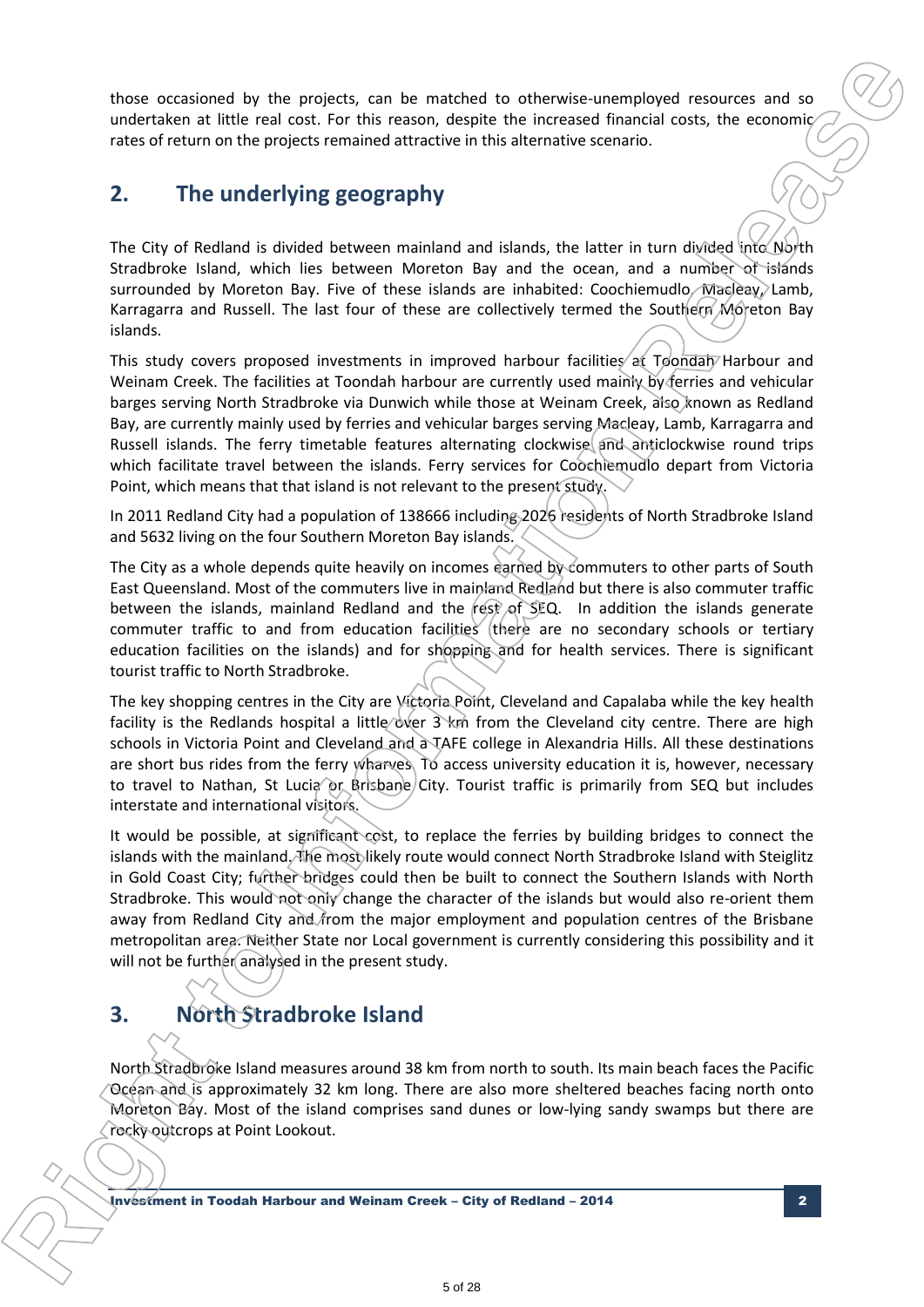Since 1949 much of the island has been mined for mineral sands but this activity is expected to cease by 2035. The mining leases will then revert to Crown land. In 2011 the native title of the Quandamooka people was recognised over most of the island. Freehold land zoned for residential living is limited to Dunwich, Amity Point and Point Lookout. Most of the rest of the island, and the whole of Peel Island, are zoned for rural enterprises, ecotourism and conservation. Two small/areas are set aside as conservation areas and a national park.

At the 2011 Census a little over 2000 people lived on the island, nearly all of them in the three freehold townships. In population characteristics, there was a clear division between Amity and Point Lookout, on the one hand, and Dunwich on the other, each accounting for roughly half of the island's permanent population. Dunwich and the dispersed population on its outskirts had few vacant houses and a relatively high proportion of improvised dwellings. By contrast, more than half the dwellings in Point Lookout and Amity were vacant on Census night. Few were improvised and perhaps a quarter of those in Point Lookout were flats or semi-detached units.

The resident population of Dunwich was significantly younger than that of the rest of the island and 40 per cent were of Aboriginal descent. The population of Point Lookout and Amity was older and less than 4 per cent were of Aboriginal descent. The proportion of adult residents with current jobs was highest in Point Lookout (54 per cent) and lowest in Amity (40 per cent); the proportion receiving incomes at social security levels was highest in Dunwich (30 per cent) and about the same in Amity and Point Lookout (22 per cent). Average adult income was highest in Point Lookout (approximately \$700/week) and similar in Amity and Dunwich (\$640/week).

Nearly a quarter of the employed residents of Dunwich worked in the mining industry whereas the most common industry of employment in Point Lookout was hospitality (accommodation and food services) which occupied around a fifth of the employed residents.

In terms of resident population, Dunwich was the largest settlement (it housed 43 per cent of the population of the island) but rated by the number of dwellings Point Lookout was the largest, with nearly half the island total. A high proportion of dwellings in Point Lookout were presumably holiday homes and rental flats which were unoccupied in the off-season when the Census is taken. In summary, Dunwich is a worker's township while Amity and Point Lookout are oriented towards tourists and holiday housing.

The property market in Point Lookout is active with perhaps 8 per cent of all dwellings currently for sale at prices ranging from \$200k for a modest dwelling without views to \$2m or more for a spacious unit with ocean views; typical rental values are around \$250 a week. The property market in Dunwich is less active; the stock on offer is mainly detached houses and the price range starts around \$250k with few offerings above \$700k. Stock turnover in Amity is low and no real indication can be given as to price.

The maior inflows of income to the island come from mining and tourism. The tourism component includes hospitality and the construction of tourist accommodation, holiday houses and retirement housing. Additional jobs are generated by local expenditure (chiefly retail) and government services (a school, a small amount of supported accommodation). The ageing population is supported by social security and superannuation.

Among resident households, 45 per cent had one car and 41 per cent two or more cars; most of these cars would have been garaged on the island but some would have been garaged at Toondah Harbour. Two-thirds of employed island residents travelled to work by car with 15 per cent walking and 16 per cent utilising public transport, many in combination with car travel. Though most public transport patrons used the ferry, it would appear from Census data that in 2011 the ferry carried only moderate flows of commuters, with the island substantially self-contained for employment. This would be true even if some of those who said they travelled by car forgot to report that for part of their journey they were on a ferry. It would appear that the bus between Point Lookout and Dunwich Since 1909 muth of the Sincerdate been mine to interest some by this activity is expected to cease by 2013. The minimize term in Convention, in 2013 the minimize term of the Information Release of the Information Release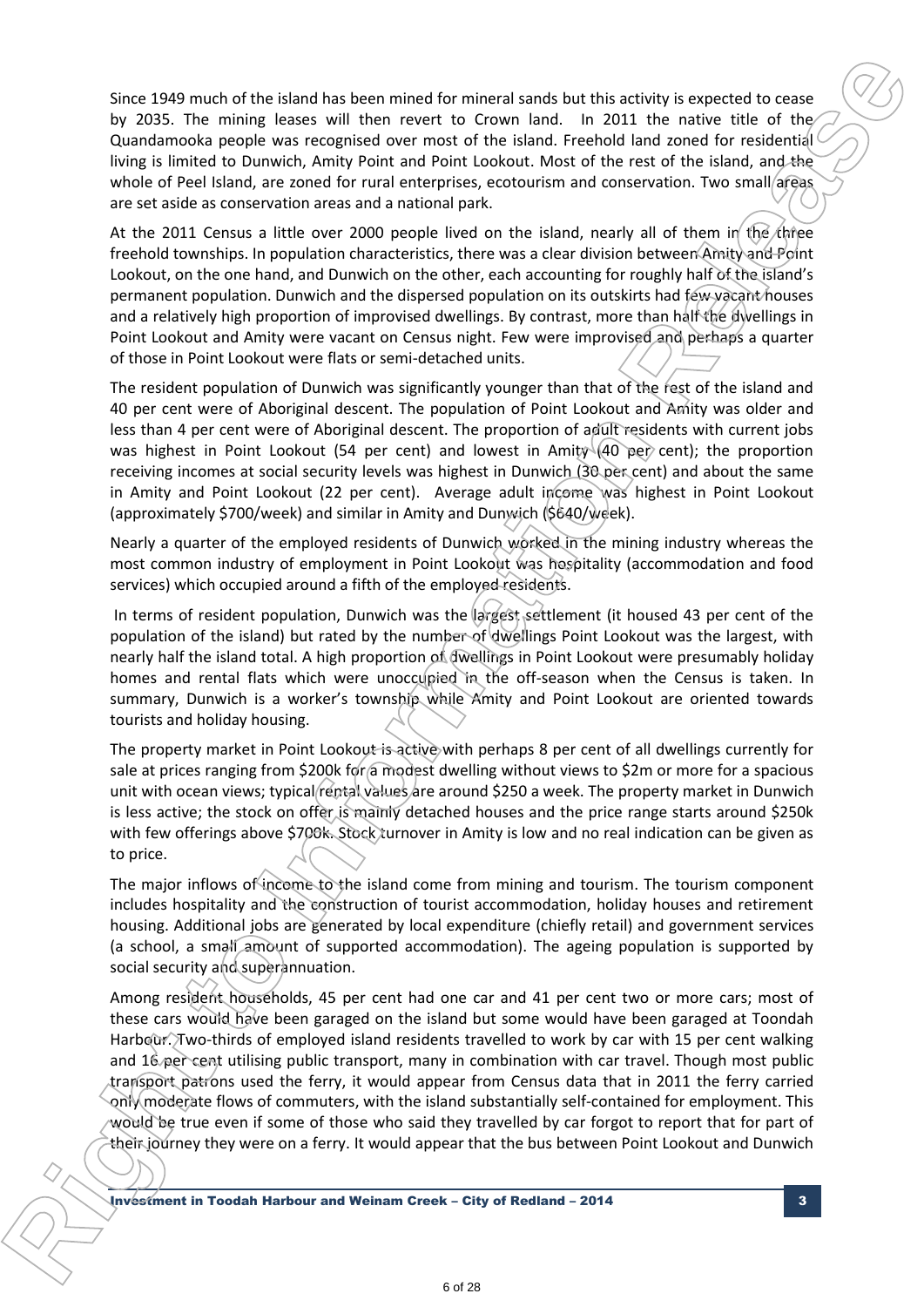and the buses which connect with the ferries at Toondah Harbour are used mainly by students, retirees, other low-income residents and tourists.

The mining industry barges its product to the Port of Brisbane but uses the vehicular ferry between Toondah Harbour and Dunwich to transfer trucks and other equipment. The tourism industry depends on the passenger and vehicular ferries between Toondah Harbour and Dunwich.

The mining industry is in process of winding down due partly to resource depletion but also, more controversially, due to environmental restrictions. The exact timetable is not particularly relevant to present purposes; let us simply assume that the industry winds down over the next twenty years. Its most likely replacement from an employment point of view is tourism, though this will not be an easy transition, since the skills required for mining, while readily transferable to construction, are not so easily transferred to service industries like tourism.

The growth of tourism on North Stradbroke has been constrained by several factors.

- Competition from the Gold Coast and the Sunshine Coast, both of which boomed from the 1970s onwards with investment in roads and the development of air transport.
- Lack of road access. There is scope now to make a virtue of this; it differentiates North Stradbroke from mainland resorts though not from Moreton Island.
- The limited supply of freehold land. Coupled with the demands of the mining industry and of conservationists seeking to reserve land for national parks, this has restrained tourism development, though there is still some room for residential and resort development within the existing residential areas. Major developments are likely to require land currently zoned for ecotourism etc.

As the mining industry declines it will relinquish land with tourism potential, though this potential will be affected by the quality of the industry's site rehabilitation practices. Actualisation of this potential will depend in part on decisions by the Quandamooka Yoolooburrabee Aboriginal Corporation. There are two basic options  $\triangleq$  extension of the three existing townships and construction on new sites. Several markets may be identified.

- The day-trip market from SEQ. North Stradbroke is currently differentiated from other beach destinations in the region in that it requires a ferry ride and is less developed than the Gold or Sunshine Coasts, though Bribie Island couples road connection with a somewhat similar atmosphere. This market also includes day-trips made by visitors from overseas and interstate who are accommodated in Brisbane or the Gold Coast.
- $\cdot \cdot$  The existing overnight market served by Point Lookout and Amity, with its emphasis on holiday rentals and on weekenders which are owner-occupied during the holiday season. Presumably much of this market is from Brisbane residents but it would include visitors from further afield.
- \* The resort market as already partly served by Tangalooma resort on nearby Moreton Island. The essence of a resort is that it packages accommodation and entertainment. The packaging may be more or less up-market; may be differently balanced between environment and amusement and may be variously priced. The potential clientele includes holiday-makers from Brisbane and the rest of Queensland but also includes people from interstate and overseas. The proximity of Brisbane airport is an advantage in this context. **ight to Interior spin connect with the first state from the Interior section in the Interior Section Fig. (2)**<br>
The main property began to provide the article and the only of the top interior spin control in the interior
	- $\div$  The retiree market has been responsible for much construction along the Queensland and NSW coasts. Compared to some other beach townships along the East Coast of Australia, Point Lookout and Amity have not been heavily involved in this market, but their elderly populations indicate that retirement supports their real estate values.

 There may also be a fly-in fly-out residential market, for which the combination of beach access and proximity to Brisbane Airport is important.

Investment in Toodah Harbour and Weinam Creek – City of Redland – 2014 4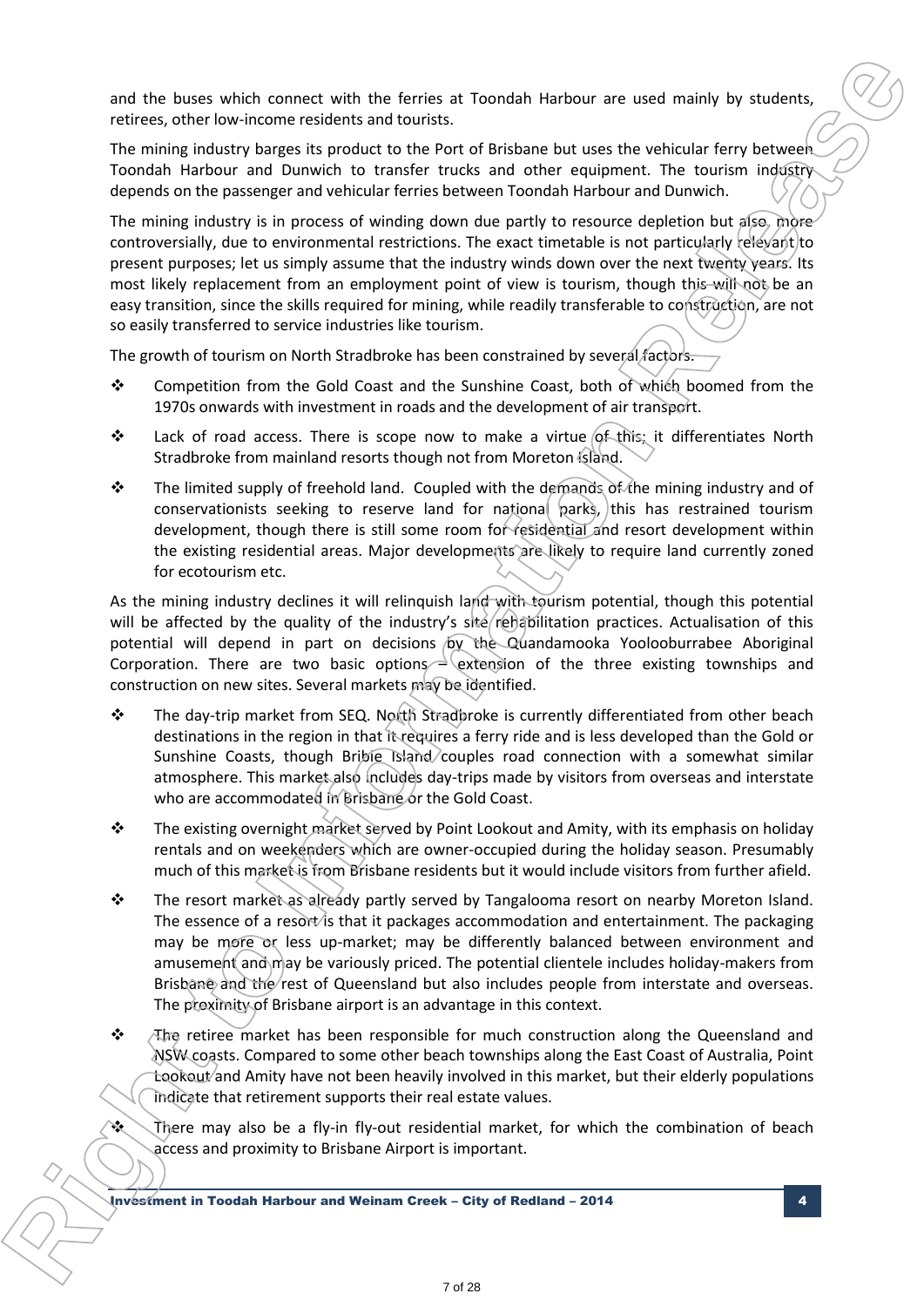From a local employment point of view, gradual development which gives steady employment to a local construction workforce would be preferable to bursts of employment separated by periods of low construction activity on the island.

# **4. The Southern Moreton Bay islands**

The Southern Islands lack the high dunes of North Stradbroke and none of them has access to the ocean beach. The Islands were subdivided decades ago but many of the allotments thus created are too low-lying to receive permission to build; these allotments are vulnerable even to the small rises in sea level and increases in storm surges projected from climate change over the next three decades.

Russell Island is the largest of the four, being eight km long. However, the most populous is still Macleay Island, with a population in 2011 of 2572, just ahead of Russell Island with 2473 people. Lamb Island is smaller with 427 people and Karragarra is the smallest with 160. The number of dwellings on the islands was recorded as 3679, nearly all being detached houses. Approximately 27 per cent of these dwellings were unoccupied on Census night. Many of these would have been second homes for people who conduct their working lives elsewhere.

Only around 3 per cent of residents claimed Aboriginal or Torres Strait Islander descent. On all four islands the largest age group was that aged 60-64 and the median age was over 50, with a notable under-representation of people aged 15-29. Among the population aged 15 and over in 2011, 15 per cent were employed full-time, 15 per cent were employed part-time, 6 per cent reported themselves unemployed and looking for work, 43 per cent were aged 55 or more and were out of the labour force and the remaining 20 per cent were aged less than 55 and out of the labour force. The exact proportions are not reported, but these figures mean that around a third of households living in the islands receive work incomes and around two-thirds depend on cash benefits and property incomes such as superannuation.

Among island residents with jobs, 16 per cent worked at home or used active transport to get to work and the remainder were more or less equally divided between those who reported travelling to work by car only and those who reported using the ferry. Taken literally, this would mean that 43 per cent worked on their home island and 42 per cent either on the mainland or another island; however these are self-reported numbers and it is quite likely that they under-report off-island employment. This implies commuter patronage on the ferry of 400-450 round trips a weekday, the exact number depending on the number of days per week worked by part-time employees and the number of jobs on the islands taken by mainlanders. In addition, education enrolments imply around 250 round trips per school-term weekday, again depending on the number of trips per week by part-timers and the overlap between work and student trips. From a local engineerant point of view, gradual development which ples season embedded in the International contents when the international contents when the internal contents when the internal contents when the internal

The most commonly reported industries of employment were construction and building maintenance, retail, education and residential care.

Though Macleay Island has a golf club and Russell Island has various wetlands which might be developed through boardwalks, the Southern Islands are primarily residential and have little tourist trade.

The lack of roads connecting the islands with the mainland, coupled with the lack of any connection to the ocean beach across North Stradbroke Island, has kept land values on the Islands relatively low. These have proven attractive to people of limited means. The islands also offer low-key bushland living combined with low levels of motor traffic – though with journey lengths of up to 7 km from the wharf the islands rely on motor vehicles for internal transport. Advertised dwelling prices on the islands start a little below \$200k and range up to \$400k with a few outliers beyond. Serviced lots are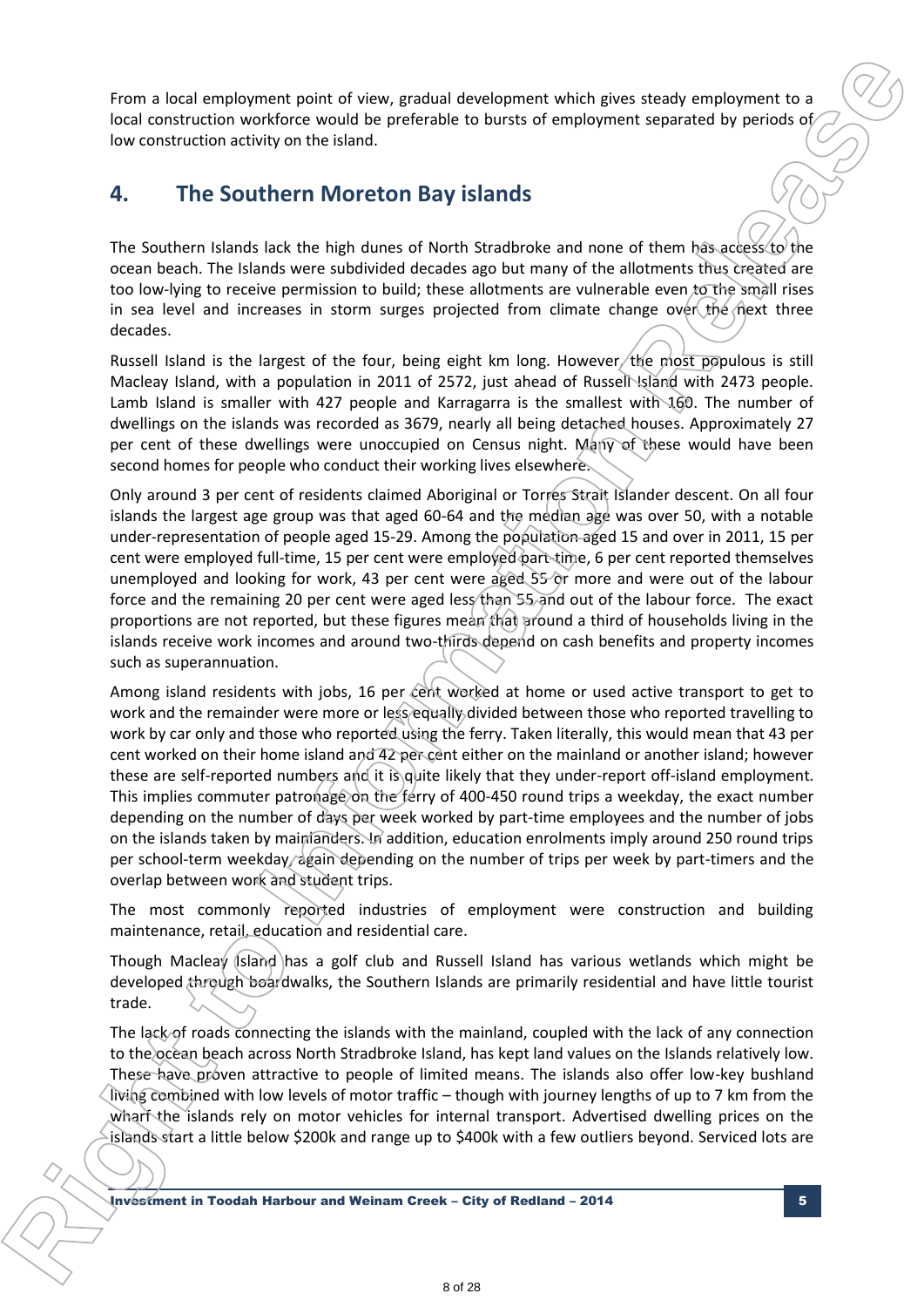readily available at around \$40k on Macleay and down to \$25k on Russell, with larger or waterside lots commanding higher prices.

Car ownership is a little below North Stradbroke, and again we do not know how many cars are garaged on the islands and how many on the mainland – though judging by car ownership on Karragarra, which is too small to be worth driving on, this would account for many of the vehicles owned. The journey to work was split roughly half and half between car-only and public transport, mainly ferry plus car. Census data thus indicate that the proportion of commuters among Southern Islands ferry passengers is higher than on the North Stradbroke ferries, with a balancing lower proportion of tourists. **incelly available at exound 50th on Metaleay and down to 525k on Russell, with angle or waverline (while the Information Release and the Information Release to Intervention Release to Intervention and the Information Rel** 

It is likely that the islands will remain much as they are, apart from construction on *currently* vacant blocks, though it is possible that increasing construction will be accompanied by gentrification.

# **5. The Priority Development Areas**

Toondah Harbour and Weinam Creek have been declared Priority Development Areas (PDAs). Current transport facilities within each PDA include:

- dredged channels;
- $\mathbf{\hat{P}}$  wharves for ferries and water taxis with ticket booths and waiting shelters;
- $\cdot \cdot$  a bus stop with fairly minimal passenger shelter;
- $\cdot \cdot$  ramps for barges and for unloading vessels from trailers;
- $\cdot$  standing areas for vehicles awaiting barge transport
- \* car parks, including gated areas (all car parks are unroofed and at ground level);
- ❖ foreshore landscaping and parks; and
- limited building development.

In addition, Weinam Creek has a slipway, a coast guard station, a small marina and a wharf for the police barge. The Redland Bay police station is located in the PDA though not by the police wharf.

The harbour facilities, streets and parks are administered by the Redland City Council but much of the developable land within the PDAs is owned by the Queensland Government, with some privately owned.

The projects for assessment will be defined as the PDAs and investments therein. However, it will be necessary to take complementary activities into account, particularly the ferries.

# **6. Development proposals**

The following developments are proposed.

# **6.1 Transport**

**R**

The key attribute of the two PDAs is that they are both transport interchanges. From a transport point of view, the main requirements for the areas to work effectively are as follows.

Dredged channels sufficient to carry the water traffic offering.

Streets and footpaths sufficient to carry the land-based traffic offering.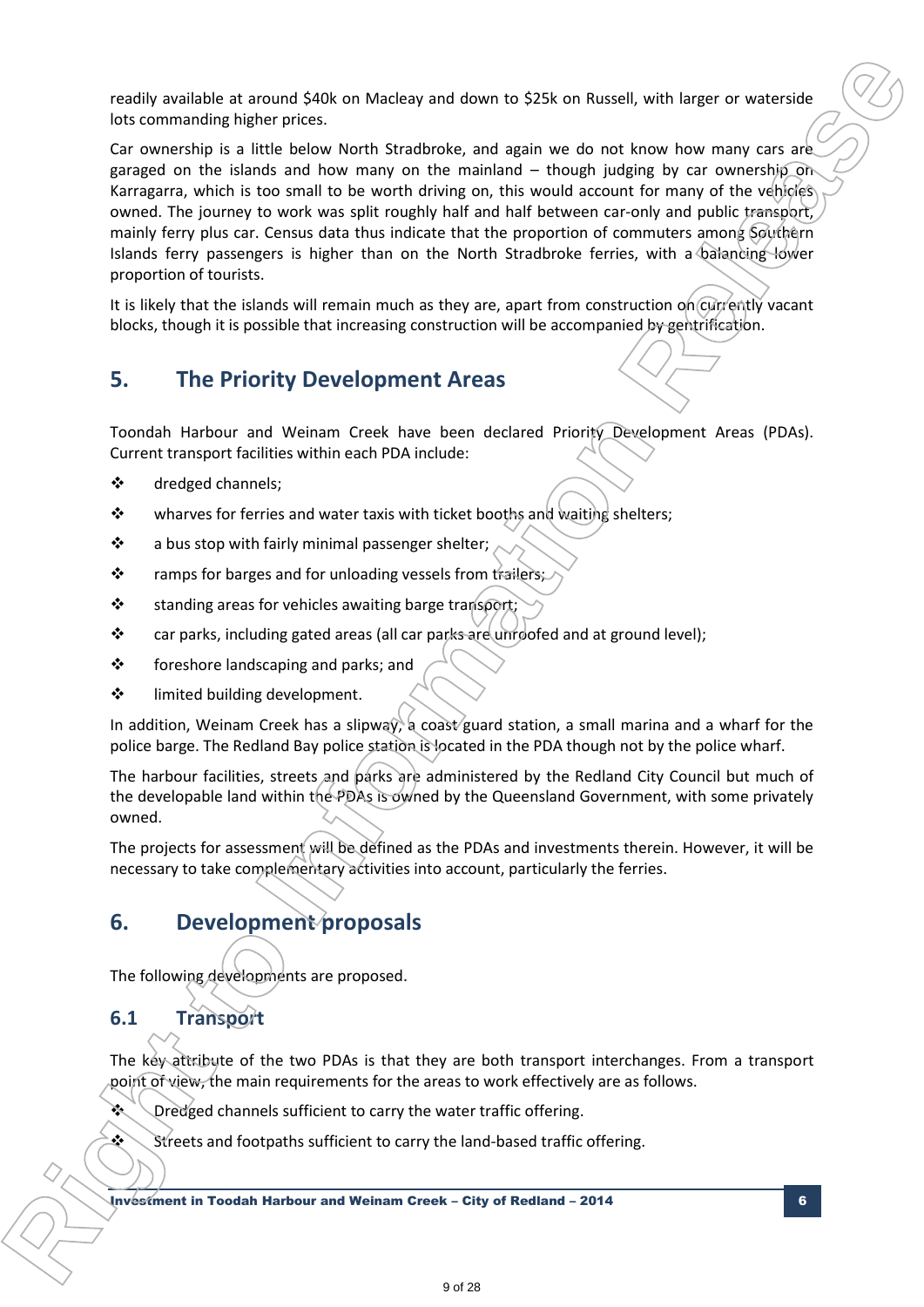- Sufficient wharf facilities to serve ferry and water taxi services to and from the islands.
- Sufficient barge ramps to serve vehicular traffic to and from the islands.
- ❖ Bus and taxi interchange facilities.
- **\*** Parking for vehicles whose drivers are visiting the islands and for island-owned vehicles used on the mainland.

In addition, at Weinam Creek facilities are required for the police barge.

The transport investment proposals are for improvements to these facilities to increase capacity across the board and also to improve the appearance and functionality of the facilities. Investment in transport facilities at island destinations may be required if the proposed investments are to be fully utilised, but are not included in the project proposals.

### *Demand*

**R**

Demand for the facilities arises as follows.

- Demand from island residents travelling to and from the mainland, either as regular commuters or occasionally.
- $\bullet$  Demand from mainland residents travelling to and from the islands more or less regularly.
- ❖ Demand from tourist visitors to the islands, including day-trippers and patrons of tourist resorts.
- \* Demand related to island businesses, which for the most part comprise small retail and construction businesses. In addition, North Stradbroke Island has a number of small resorts plus sand-mining, which uses the barges to transport vehicles to and from the mainland (the sand itself being carried by other barges to the Port of Brisbane).

Limitations to the channels, wharves and ramps have potential to limit the frequency and capacity of ferry and water taxi services, while limitations to the land-side interchange and parking facilities have potential to limit the convenience of travel between the islands and the mainland. Even if capacity constraints are not an issue, convenient and attractive facilities can enhance the travel experience, including reducing the burden of waiting time by providing convenient connections and pleasant places in which to wait. **b** Sufficient what facilities to serve term and variet to and from the standard of  $\theta$  also must be a simple to the standard from the standard from the standard from the standard from the standard from the standard from

The major consequence of failure to meet the above demands would be a reduction in the rate of development on the islands. In that the mainland is much less dependent on ferry transport than the islands, consequences for this area will be less direct, but mainland businesses which serve the islands will be adversely affected. Assessment of the returns to improved transport facilities at Toondah Harbour and Weinam Creek thus depend on prospects for the islands.

It is likely that Dunwich will remain the primary destination for ferries from Toondah Harbour, though it is possible that additional destinations may arise if and as tourist resorts develop on Peel Island, North Stradbroke Island and Moreton Island. (Moreton Island is currently served from the Holt St Wharf in Pinkenba. If upgraded, Toondah Harbour may be competitive with Holt St, alternatively, if Toondah Harbour is not upgraded it is possible that developments on North Stradbroke could be served from Holt St.)

It is likely that the Southern Islands will remain the primary destination for ferries out of Weinam Creek, though it is possible that additional destinations may be added if tourist resorts develop on the southern part of North Stradbroke Island.

Facilities for the police barge and launches are included in the investment program for Weinam Creek.

Investment in Toodah Harbour and Weinam Creek – City of Redland – 2014 7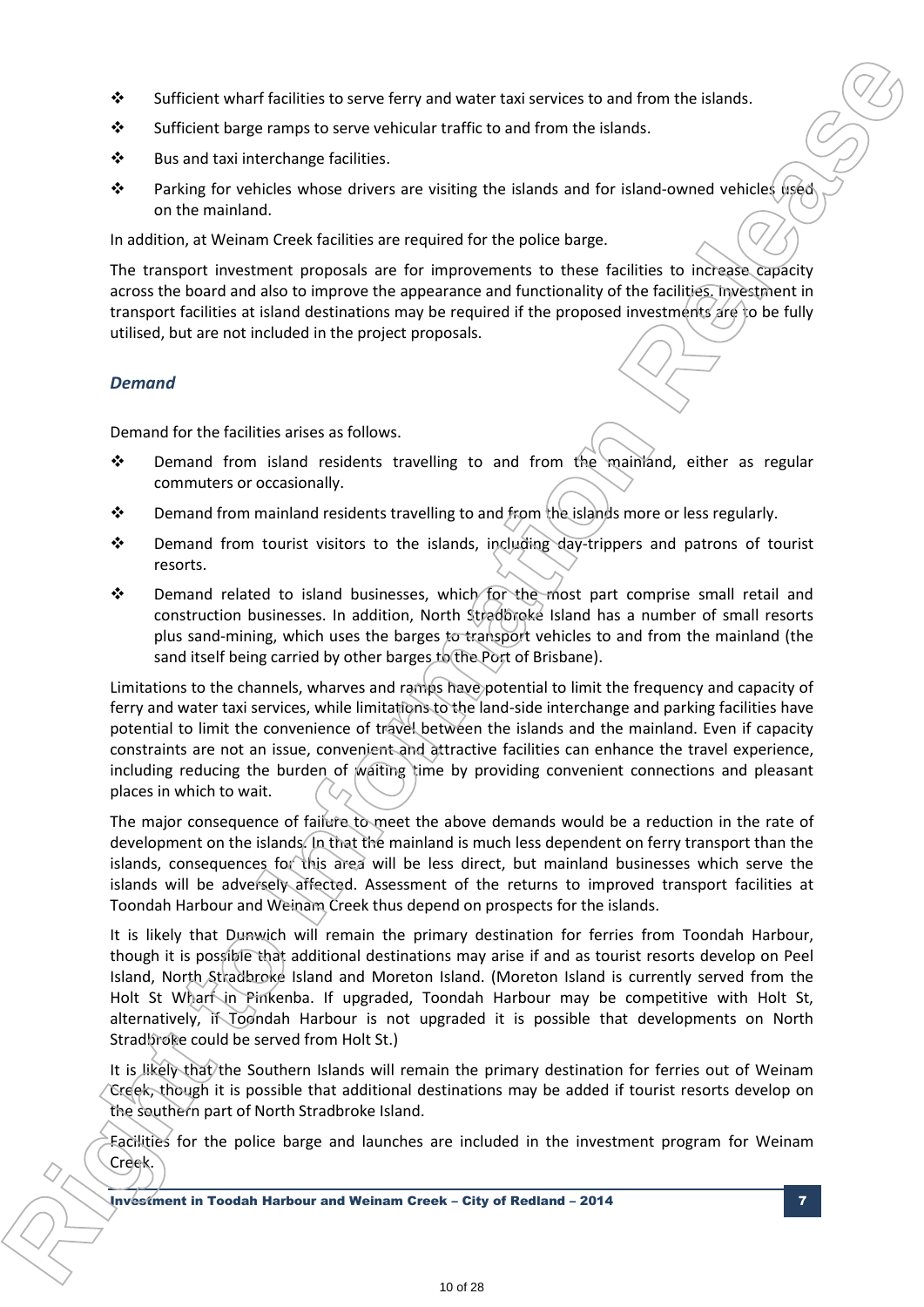### *Costs and funding*

The City has provided preliminary costs for works to improve the capacity and amenity of the transport interchanges at Toondah Harbour and Weinam Creek but has indicated that the works may be variously phased. Scenarios for assessment have been based on these costs (remembering that) this is neither an engineering nor a financing study, but is directed towards broad strategy, and can therefore be built on approximate costs).

Potential sources of funding for the works include the following.

- $\div$  Sale of strata-titled parking lots.
- ❖ Loans to be serviced from parking revenues.
- $\cdot \cdot$  User charges, which may justify loans to be serviced from user charges. It is believed that the vehicular ferries and water taxis cover operating and vessel capital costs from user charges but that there is limited scope for extending these charges to cover harbour costs. The passenger ferries are integrated into the TransLink fare arrangements and it is unlikely that these will provide any surplus to service wharf capital costs.
- $\div$  Developer contributions transferred from the more commercial aspects of the PDA sites.
- $\cdot$  Council funds, including rates, grants, loans and Roads to Recovery grants.
- State funds.
- \* Commonwealth grants. (Though the current Commonwealth government has indicated its aversion to investing in urban public transport, it is possible that the works might be brought under another heading and also possible that the Commonwealth may change its priorities, particularly if faced with a deep recession).

The study develops scenarios for each of these sources of finance.

### **6.2 Recreation**

**R**

Both PDAs include opportunities for passive recreation (which will be a Council responsibility, perhaps with finance from commercial development) and also for marina development, which at both sites will be related to the transport works, particularly if it shares some of the dredging and some of the transport interchange facilities. The Toondah Harbour marina will be new development while at Weinam Creek marina construction will augment the small marina currently occupying the creek. It is expected that marina development will be commercial. Though the marina is expected to be self-funding, various financial options are available, involving staging, the extent to which the marina developer would contribute to common facilities (especially dredging) and the question of Council equity and division of management responsibility. Costs and funding<br>The City has provided priliminary costs for worst to improve the capacity and anothing the matrix and provided in the total provide the theoretical interpretation of the matrix properties are considered i

Closely related to marina demand is the demand for marine services. The plans for Toondah Harbour set aside a wharf and apron for marine services.

The demand for marina facilities on Moreton Bay has expanded over the past few decades in response to increased numbers of high-income households coupled with the pleasures to be derived from yachting and its value as a status symbol. The risks in marina development are accordingly as follows.

 $\leftrightarrow$   $\rightarrow$  Demand could collapse in the event of a severe recession, particularly one which affected highincome groups.

**Example 20 A** Demand may be drawn away by competing developments. Around the shores of Moreton Bay, yachts may be moored at various non-marina locations (including the canal developments at Cleveland) as well as at existing commercial marinas. The most obvious competitor for

Investment in Toodah Harbour and Weinam Creek – City of Redland – 2014 8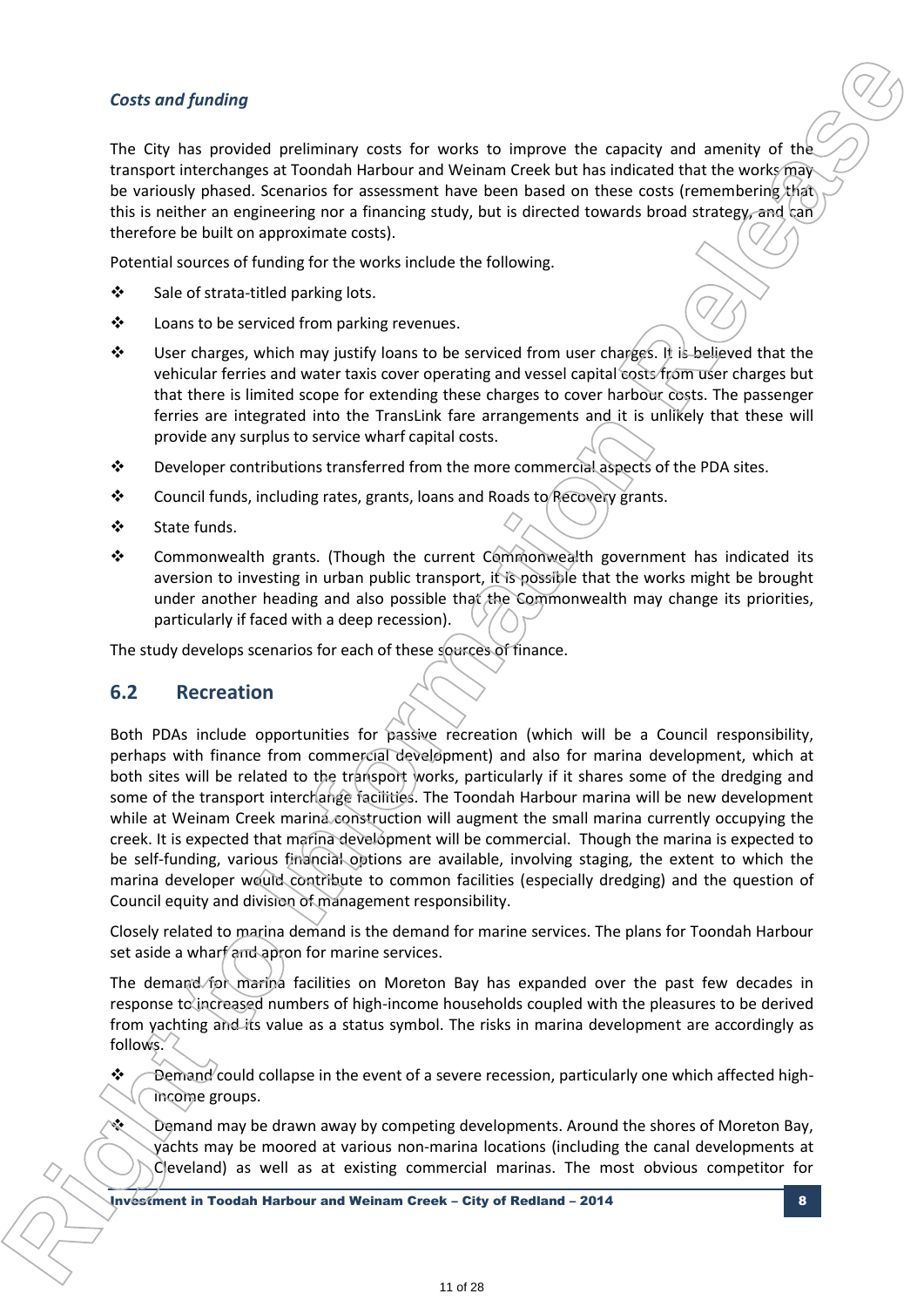Toondah Harbour and Weinam Creek is the marina at Manly, which currently has high occupancy and is being further extended. There are also new marinas in Gold Coast City, including Jacobs Well, Horizon Shores and Ephraim Island.

For the purposes of this study it is assumed that the market for marinas in Moreton Bay is competitive, which means that marina development will not yield a surplus to help finance the transport-related developments. Accordingly both the costs and the revenues of marina development are excluded from the study.

### **6.3 Residential**

Both PDAs include opportunities for residential development. These are complementary with the transport developments in that joint construction will reduce overall costs by allowing the package of projects to be managed as a whole. The transport developments will also increase the accessibility of the residential sites and enhance the view. The reclamation and consolidation of residential sites also provides a use for the sand and silt which will be dredged up in the course of harbour development.

The chief advantage of the PDAs as residential sites is that they will permit multi-storey development along a coastline where such development is otherwise prohibited and in most cases is also undesirable from an environmental point of view. These residential developments should therefore sell at premium prices, which should translate back into the unimproved value of the developed lots including the value of planning permission. Since most of the land is currently in state or council ownership (including some to be created through reclamation), it is expected that it will be possible to sell it for residential development at prices which generate funds for investment in the transport facilities in each PDA. The problem with this calculation is that the UCVs of the sites are very difficult to estimate. Two sources of evidence may be sought. Tootain Harbow and Welsean Ceek is the matrie at Mark, which currently has high coupled and a better and a local method inter are when the first to matrim a local Case of this particular inter and the matrim and the matri

- ◆ The UCV of broadly-comparable nearby lots, the problem being that no nearby lots are really comparable in site characteristics.
- $\clubsuit$  Deduction of building construction costs from the estimated sale value of the developed blocks of apartments. This is uncertain if only because the lack of detailed information on foundation characteristics raises questions about building costs. The residential apartment market adds uncertainties and there are also different options as to phasing.

The modelling aims to develop scenarios in which these uncertainties are taken into account.

### **6.4 Commercial**

**R**

Demand from new local residents, from the passing trade using the transport interchange and from marina users is expected to support retail development at both Toondah Harbour and Weinam Creek. However, the City does not wish to promote such development to the extent that it captures trade from Cleveland CBD, Victoria Point key centre or Redland Bay shopping centre. This is likely to limit the extent to which retail development can provide funds for the transport facilities – not to speak of a generally lacklustre market for new retail space following the glut of developments over the past two decades. Over this period retail sales were supported by bank lending but this is no longer a guaranteed source of demand due to high consumer indebtedness.

Similar remarks apply to the hospitality industry in the two PDAs. Both will offer attractive sites for hospitality development, but in neither case is it likely to be large-scale – resort development is likely to be confined to the islands while business-oriented facilities are more likely to remain closer to the Brisbane CBD or the airport, or indeed to be sited within Cleveland CBD. The possibility that the PDAs will offer attractive locations for private health-related facilities may, however, be worth exploring.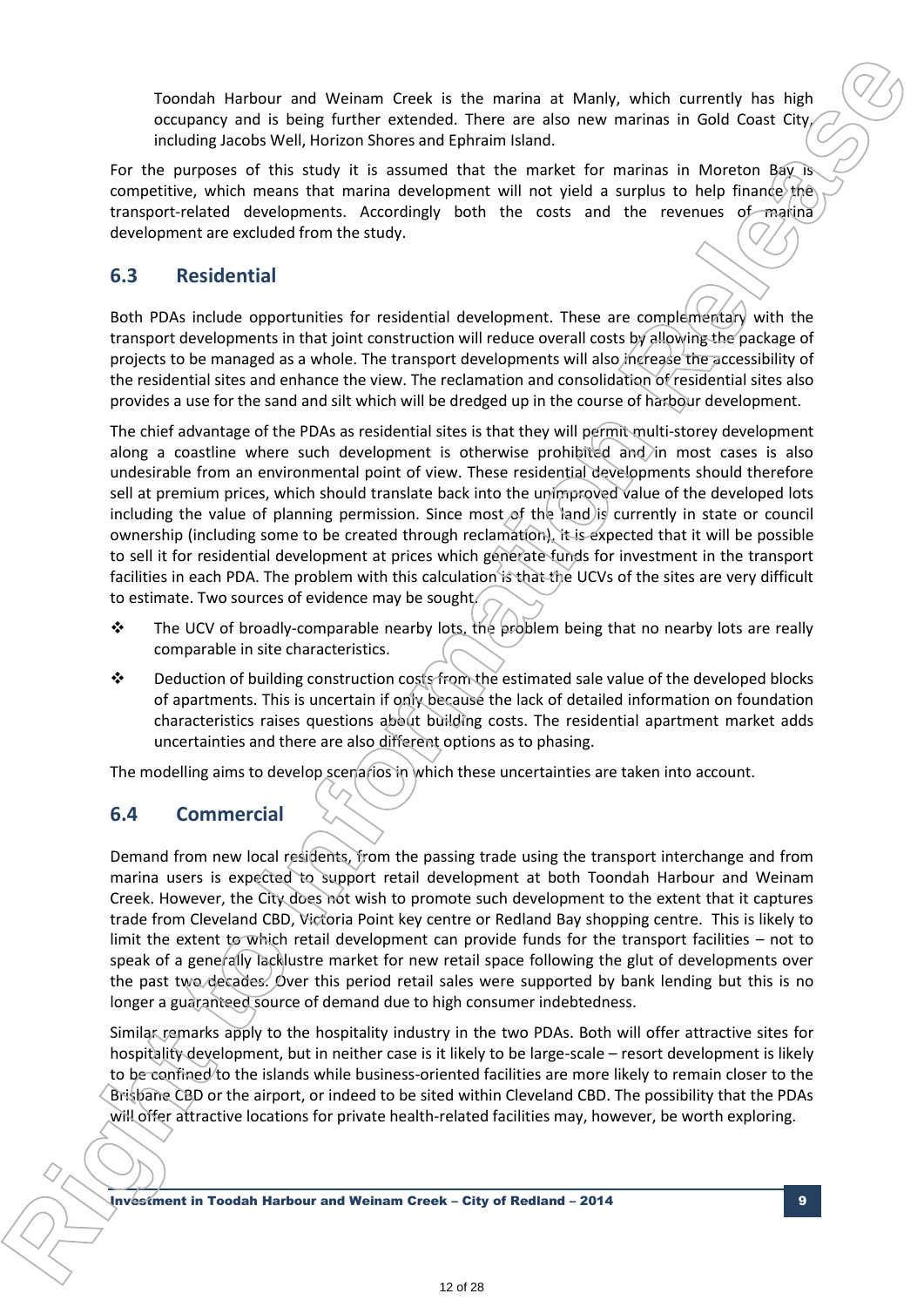It is also expected that there will be a demand for office space, more at Toondah Harbour than at Weinam Creek due to superior accessibility from the rest of SEQ. However there are many competing sites with better accessibility – though few with such amenity.

Assumptions will be made of all of these sources of revenue.

# **7. Methodology**

This report addresses the project case in three steps.

- 1. A basic financial model is constructed for the investment in each PDA. The purpose of this model is to flesh out conditions under which the investment fails to cover its financial costs, whatever its more general economic justification. These financial models should not be mistaken for the more detailed financial modelling required for purposes of project finance.
- 2. The financial model is extended into a limited cost-benefit assessment by expanding project definition to include the island hinterlands of the projects as well as the PDAs. The net additions to island production and income which result directly from the proposed investments are taken into account and the economic rate of return calculated.
- 3. The area of interest is further expanded to include the  $\mathcal{L}$ ity of Redland as a whole. Inputoutput analysis is used to generate multipliers which are then applied to estimate the effect of the projects in generating additional income and output in the City as a whole.

The methodology involves the construction and comparison of a business-as-usual scenario without the proposed investments and several investment scenarios. Separate scenarios are calibrated for Toondah Harbour and Weinam Creek, though they share common background assumptions. The scenarios are kept as simple as possible consistent with proper representation of the drivers of development, to allow the easy preparation of variant cases such as alternative phasing of developments. Comparisons with the business-as-usual scenario include financial viability, though it is emphasised that this is not a financial feasibility study but rather an exploration of options. Separate and more detailed studies will be required for the financing of chosen options. The prime purpose of the study is the calculation of economic returns. The conventional measure of economic return is the effect of the project on gross regional product, but in this preliminary study we narrow our focus to wage and salary income plus the mixed income of owner-operated businesses. The main reason for this is that corporate profits generated as a result of the projects go into pool which is widely distributed outside the local region and hence contribute little to local incomes. It is also sourcide that there will be a denoted of office scace, more at Toorialn Heriocal the actualism controlled the state superior and the internet of the Internet of the Internet of the Internet of the Internet of t

A further possible measure would be the effect on land values, for example as estimated for rating purposes. The proposed investments will improve the accessibility of the islands and accessibility is a major determinant of land values. However, financial conditions also affect land values and the general inflation of land values over the past 20 years has made it difficult to estimate the extent to which improved ferry services are likely to increase land values.

Income can be aggregated over various geographic areas. In this study we distinguish North Stradbroke, the Southern Islands, mainland Redland and the state as a whole. Initially we focus on North Stradbroke and the Southern Islands and therefore exclude two effects:

- **incomes generated off the islands due to the improved ferry services.** These will include incomes arising from mainland expenditures by tourists bound for the islands, mainland expenditures by island businesses and mainland retail expenditures by island residents; and
	- **incomes transferred from the mainland to the islands.** If a business transfers from the mainland to the islands while still serving the same demand, the increase in island income generation will be balanced by a reduction in mainland income generation. For this purpose the 'mainland' could mean anywhere in Australia – most likely in mainland Redland but

Investment in Toodah Harbour and Weinam Creek – City of Redland – 2014 10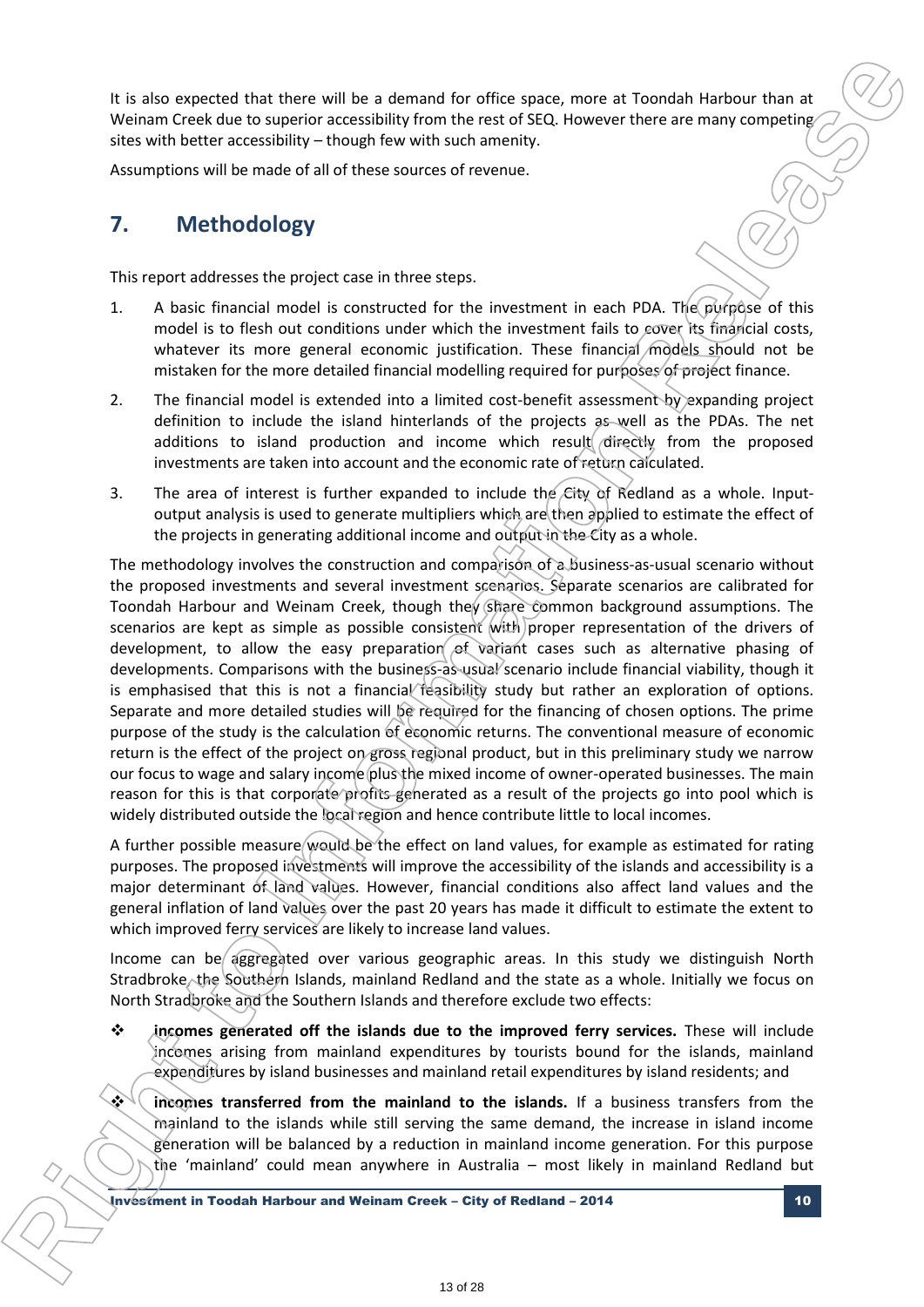possibly elsewhere in Queensland or interstate. (For example, an artist or professional service provider who decides to live in Point Lookout rather than Byron Bay will transfer income from NSW to Queensland.) The extent of this effect depends, firstly, on geography (the effect is the larger the wider the definition of 'mainland') and secondly on the productivity differential between an island or 'mainland' location.

In this study we concentrate on 'export' incomes generated on the islands due to expenditures on the islands financed from outside Redland. The main body of the study is confined to effects on the islands, but we also include discussion of effects in Redland more generally.

Even with this narrowing of geographic focus, there are two options:

- incomes can be assessed on a job-location basis, including only incomes generated in jobs located on the islands. This measure will be closely related to the gross regional product of the islands; and
- incomes can be assessed on a residential basis. Given that the islands generate a net flow of commuters who earn their incomes on the mainland and also have  $a$  significant retired population dependent on social security and superannuation, this figure is larger than the jobbased estimate. Along with inherited wealth and stage of the life cycle, income determines the capacity to buy housing and is therefore likely to be related to long-run land values.

All costs and incomes are estimated in constant dollars.

The costs and benefits of the projects accumulate through time and their present net value can therefore only be calculated by applying a discount rate, Queensland Treasury guidance on cost benefit analysis refers to three discount rates:

- \* the rate of return on Queensland Treasury opnds, currently around 4 per cent in nominal terms and therefore 1 per cent in real terms;
- $\cdot \cdot$  the long-run rate of economic growth adjusted upwards for risk. Measured by GRP, the economic growth rate of Redland since 2000 has been about 4 per cent a year. There is no market estimate of the upwards adjustment which should be applied for risk; and
- relevant private sector rates are difficult to document, but would be well above 4 per cent.

In this study we report in terms of discounted rates of return, which can then be compared whatever discount rate is preferred. It is suggested that a rate of 10 per cent per annum would compare reasonably well with alternative uses of government investment funds; however, it is recognised that in periods of fiscal stringency governments may wish to ration funds using a higher discount rate, and similarly during periods when governments deem fiscal stimulus to be desirable a lower rate may be acceptable.

The methodology is conventional in that it compares a business-as-usual case, in which the proposed investments are not made, with various investment cases. Two choices arise in the selection of the business-as-usual scenario.

\* Assumptions as to investment in the business-as-usual case: either no investment takes place in the PDAs, or no public investment takes place but privately-owned land within the PDAs is developed to the maximum extent permitted existing (non-PDA) zoning. We choose the simpler no-investment case. In any case, this choice is likely to make little difference to the results, for two reasons. First, the direct income benefits of investment in the PDAs are likely to accrue on the mainland and hence be out of scope, and second, developer charges paid in respect of private developments in the PDAs are likely to balance against Council costs and hence not affect the overall result, or not very much. **isonally elistenber in Chemistra of Interdixe I for example, an artist of molecular states and the matter of the Information Release and the International Elister Release and the Information Release and the International** 

Investment in Toodah Harbour and Weinam Creek – City of Redland – 2014 11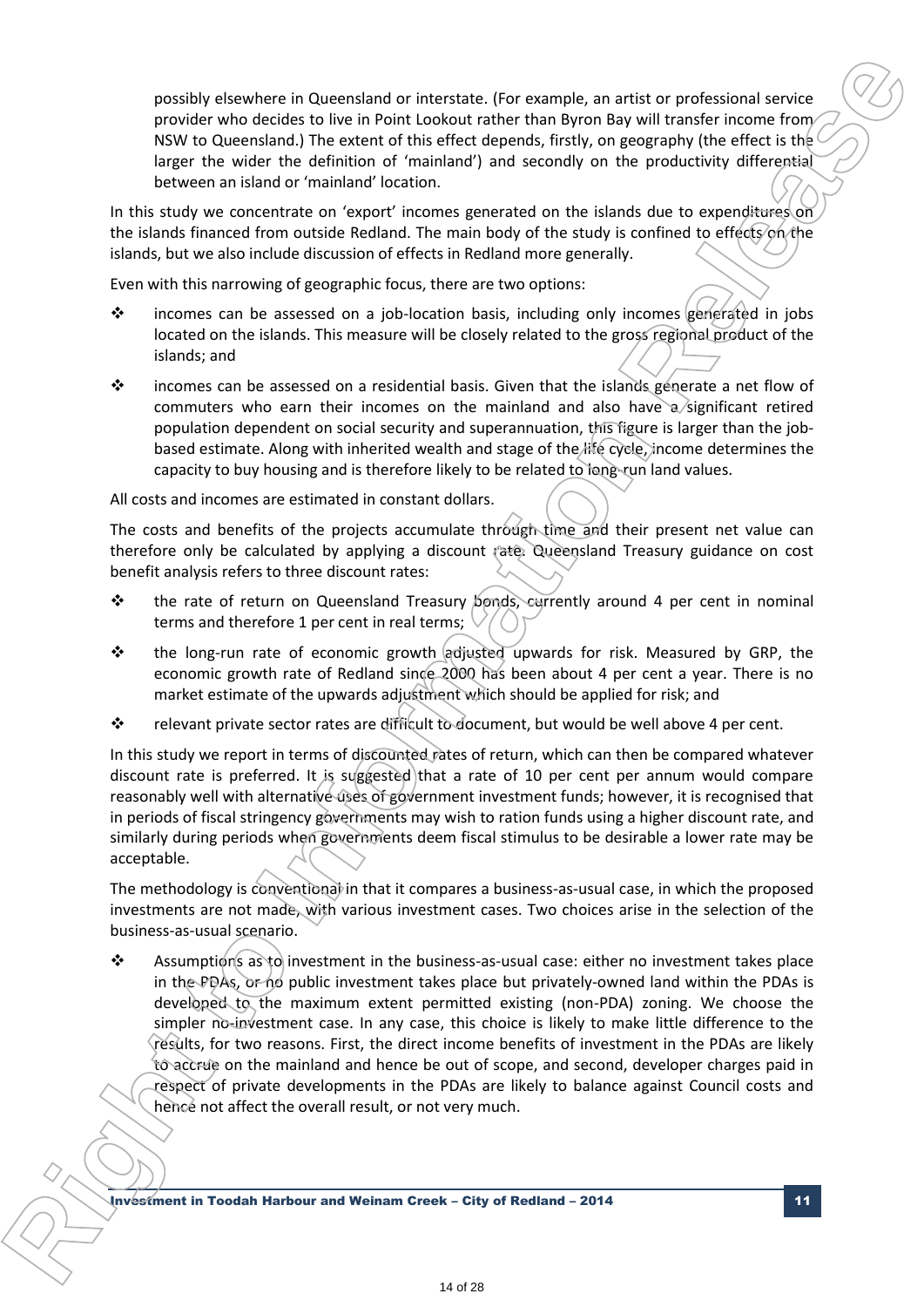$\dots$  Assumptions as to macroeconomic background. The Queensland government currently has a set of macroeconomic and population projections for SEQ and these form the background scenario. The question is whether, in view of current economic uncertainties, variant background scenario should be included in the study. In NIEIR's view the downside risks facing the Australian economy at the moment are such that it would be sensible to include a scenario. which includes higher levels of unemployment, lower disposable incomes and a significantly lower Australian dollar exchange rate than current official projections. Under such a projection demand for commercial development may be at least temporarily less, balanced by increased government willingness to invest. These possibilities are covered briefly below. **4** Assumptions as to macroesonomic background. The Questiation generation (see also for the single continued to the single continued in the single continued in the single continued in the single continued in the single c

We thus arrive at a business-as-usual case, to be compared with conservative investment scenarios for each site.

### **7.1 Business-as-usual case: Toondah Harbour**

The business-as-usual scenario for Toondah Harbour runs from 2015 to 2035 and is built on the following assumptions.

### *Financial assumptions (Toondah Harbour PDA)*

The following cover Council marine-related costs and revenues in a business-as-usual scenario.

- ❖ Costs of maintenance dredging, car park maintenance and maintenance of the existing park, assumed at \$0.5m a year.
- $\cdot \cdot$  Operating revenue. From Council accounts it appears that wharfage charges more or less balance against costs. A small increase is allowed on the assumption that existing facilities will be used more intensively in future and hence will yield more revenue at constant prices – \$0.5m in 2014 rising to \$0.6m in 3035.

### *Income generation assumptions (North Stradbroke)*

- $\cdot \cdot$  Jobs in mining: currently 160/falling to 0 in 2035.
- $\cdot \cdot$  Tourism-related and other jobs earning income from outside the region (e.g. arts and crafts, professional services): 170, growing by 2 per cent p a to 2035.
- Construction jobs: currently 90, maintained at this level to 2035.
- $\cdot \cdot$  It is assumed (from the 2011 Census Journey to Work data) that there is currently no net commuting to and from North Stradbroke (i.e. as many persons commute to the island as commute from it), but that as mining declines net outbound commuting will increase, reaching 75 in 2035. This replaces around half the mining jobs.)
- These jobs (mining, tourism and construction and commuting) were assumed to receive average pay of \$54,000 p.a. This is well below average weekly full-time earnings (around \$75,000), the main cause of difference being part-time work (from Census 2011).
- $\div$  Jiebs financed directly or indirectly by government, chiefly in education, health services and administration (indirect finance can be through tax benefits as well as through grants, the point being that they are not financed by user charges): currently 260, growing at 2 per cent a year to 2035. These jobs were assumed to pay \$62,000 a year on average, this rate being higher than the jobs in mining, tourism etc due to a higher proportion of full-time and professional personnel.

Investment in Toodah Harbour and Weinam Creek – City of Redland – 2014 12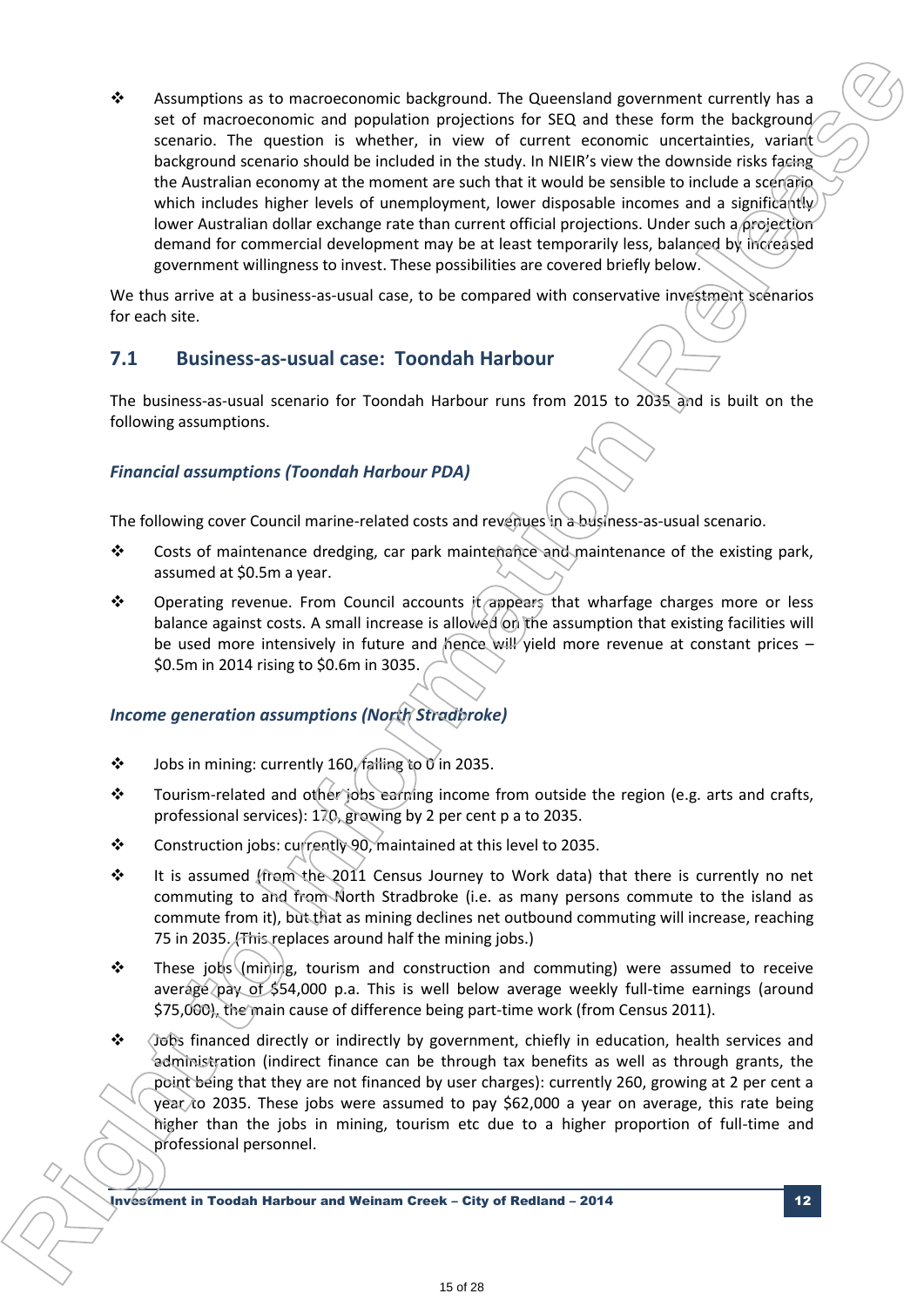- \* Persons whose main source of income was social security or superannuation, currently 500 and growing at 2.5 per cent a year to 2035. These people were assumed to receive an average of \$20,800 a year each – somewhat above prevailing social security rates due to the presence of superannuated retirees, particularly in Point Lookout.
- $\div$  Jobs generated on the island by the expenditure of island incomes (chiefly retail but also various other services): currently 120 and increasing proportionately to island incomes, reaching 157 in 2035. As with the mining, tourism etc. jobs, these were assumed  $\chi_{\beta}$  pay \$54,000 a year each.
- This leaves 220 residents aged 15 and over who are not in receipt of significant income. This was left constant to 2035.

The implied rate of growth of the adult population in this scenario is 1.2 per cent a year, somewhat below the rate of population growth of Redland as a whole from 1993 to  $2013$  of 1.6 per cent a year and a little short of Queensland government expectations of growth at 1.4 per cent a year. Total resident income is estimated at \$56m in 2015 rising to \$73m in 2035 (a constant dollar growth rate of 1.3 per cent a year) while income generated by jobs on the island rises from \$45m a year to \$51m, a growth rate of 0.6 per cent a year. This is well below the resident rate due to the abandonment of mining and increase in outbound commuting. It will be noted that the growth rate of residential income of 1.3 per cent a year is similar to the population growth rate. This deliberately conservative assumption is matched by the assumption of similar wage rates in the policy case. Together these wage-rate assumptions remove the influence of general economic growth from the assessment in order to concentrate on growth in employment on North Stradbroke. **F** Response whose main source of income sos social seculty or supersymmetrion, currently 500<br>or 1970-000 and 2.23 per cent a special 2.553. These more lowes exacted to excess exacted to the present of the Internal sectio

The base year variables derive from an interpretation of the 2011 Census, most elements of which are discussed above. Growth rates are projected on a business as usual basis.

# **7.2 Business-as-usual case: Weinam Creek (Redland Bay)**

The business-as-usual scenario for Weinam Creek runs from 2015 to 2035 and assumes the following.

### *Financial assumptions (Weinam Creek PDA)*

- $\div$  Operating costs, chiefly maintenance including dredging, are assumed to be the same as at Toondah Harbour, \$0.5m p ล.
- Revenues are different from Toondah Harbour, in that:
	- (a) ferry wharfage is likely to be lower, due to lower vehicular ferry activity. Allowance is also made for the passenger ferry to be subsidised by Council by waiving wharfage: there is some indication of this in the Council budget; and
	- (b) Weinam Creek includes a small marina, which is likely to be generating a flow of berth fees.

It is projected that business-as-usual revenues will increase as traffic to and from the Southern Islands increases from \$0.45m in 2014 to \$0.6m in 3035.

### *Income generation assumptions (Southern Moreton Bay Islands)*

 Tourism-related and other jobs earning income from outside the region (e.g. arts and crafts, professional services): 20 and constant to 2035. These jobs were assumed to pay \$52,000 a year on average, reflecting 2011 Census earnings.

Investment in Toodah Harbour and Weinam Creek – City of Redland – 2014 13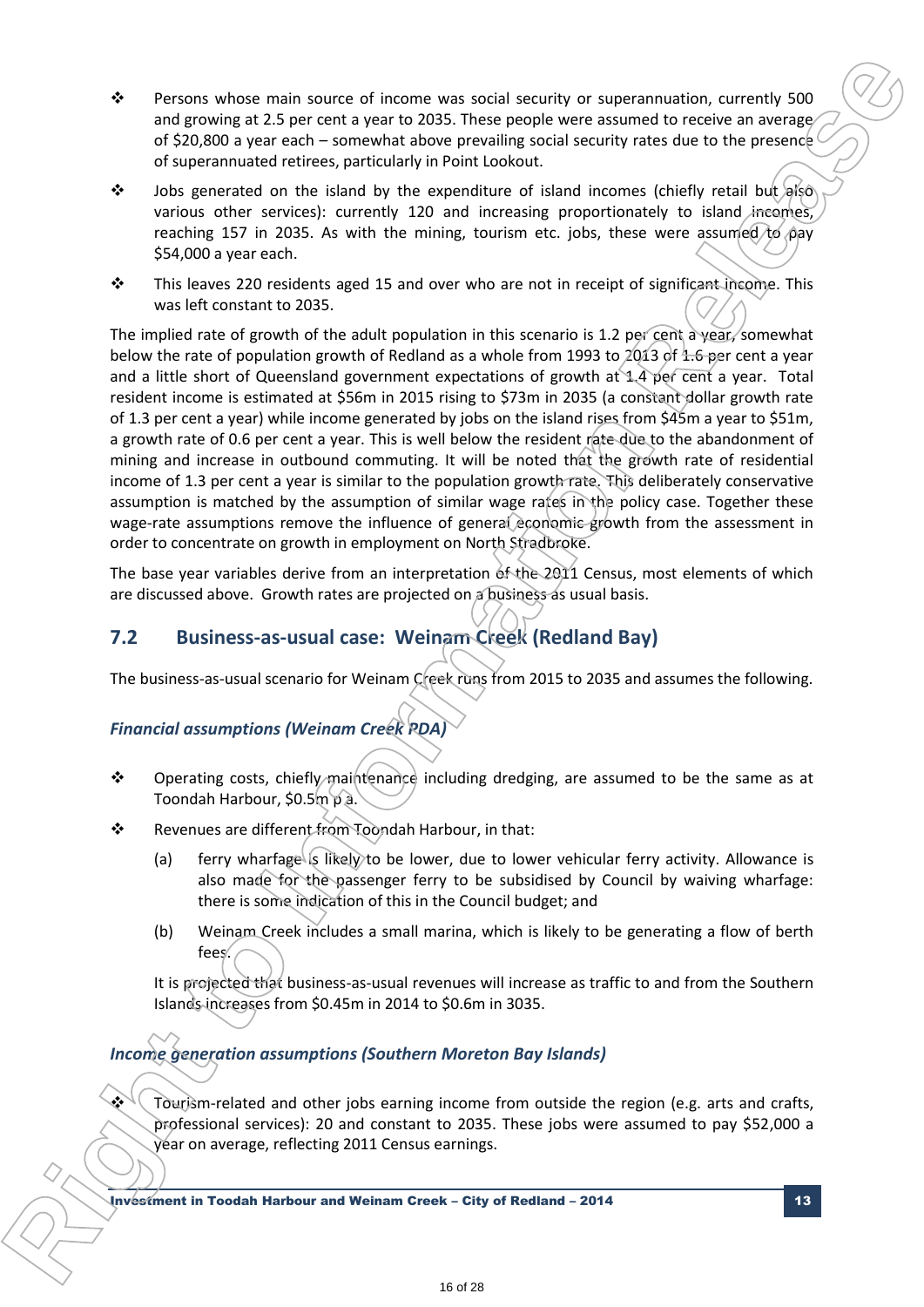- Construction jobs: currently 90 and constant to 2031, thence 100. These jobs were assumed to pay \$52,000 a year on average, reflecting 2011 Census earnings.
- Net commuting from the islands to the mainland, estimated at 650 people in 2015, increasing by 1.5 per cent a year to 721 in 2022 and thence constant due to limitations to the capacity and convenience of the ferry service. These jobs were assumed to have a high part-time component and pay \$50,000 a year on average. It will be noted that the jobs held by Southern Islanders tend to pay a little less than those held by residents of North Stradbroke.
- Jobs financed directly or indirectly by government, chiefly in education, health services and administration (indirect finance can be through tax benefits as well as through grants, the point being that they are not financed by user charges): currently 300, growing  $\frac{\partial \phi}{\partial \theta}$  per cent a year to 2022, thence 1 per cent a year to 2035. These jobs were assumed to pay \$62,000 a year on average, reflecting the higher professional and full-time proportions than other jobs held by island residents.
- \* Persons whose main source of income was social security or superannuation, 2,700 in 2015 and growing at 2 per cent a year to 2035. These people were assumed to receive an average of \$1,800 a year each, not much above social security average, as indicated by 2011 Census returns. These incomes are less than in North Stradbroke due to a lower proportion of superannuitants.
- $\div$  Jobs generated on the islands by the expenditure of island incomes (chiefly retail but also various other services): currently 257 and increasing proportionately to island incomes, reaching 241 in 2035 and earning \$52,000 a year, again reflected in the 2011 Census.
- $\div$  This leaves 700 residents aged 15 and over who are not in receipt of significant income. This number was left constant to 2035.

The implied rate of growth of the adult population in this business-as-usual case is 1.6 per cent a year, similar to the rate of population growth of Redland as a whole from 1993 to 2013 but short of Queensland government expectations, which are for growth at 2 per cent a year. Total resident income is estimated at \$119m in 2015 rising to \$158m in 2035 – the implied rate of growth of 1.4 per cent a year is slower than the rate of growth of adult population due to population ageing. Income generated by jobs on the island also grows at 1.4 per cent a year, rising from \$38m a year to \$49m. **b** Construction (other currently 50 and constant to 2013, there sixes mean bower assumes to  $\frac{1}{2}$  any constant of the Internal constant of the Internal constant of the Internal constant of the Internal constant is an

The base year variables derive from an interpretation of the 2011 Census, most elements of which are discussed above.

### **7.3 Investment case: Toondah Harbour**

Investment cases were prepared for both projects. Since the purpose of this report is not to assess financial viability, a single financial case was prepared for each project. In both cases assumptions were made which rendered the projects sub-commercial and hence requiring additional justification if funds are to be committed. This justification took the form of estimation of additional income generation on the islands resulting from improved ferry service made possible by the projects.

### *Financial assumptions – Toondah Harbour PDA*

**R**

The following capital costs are confined to public-sector investments in the PDA. In line with the conservative approach adopted for this study, it was assumed that developers will privately arrange and bear the investment cost of all residential and commercial developments and the planned marina and in addition contribute to the remaining costs.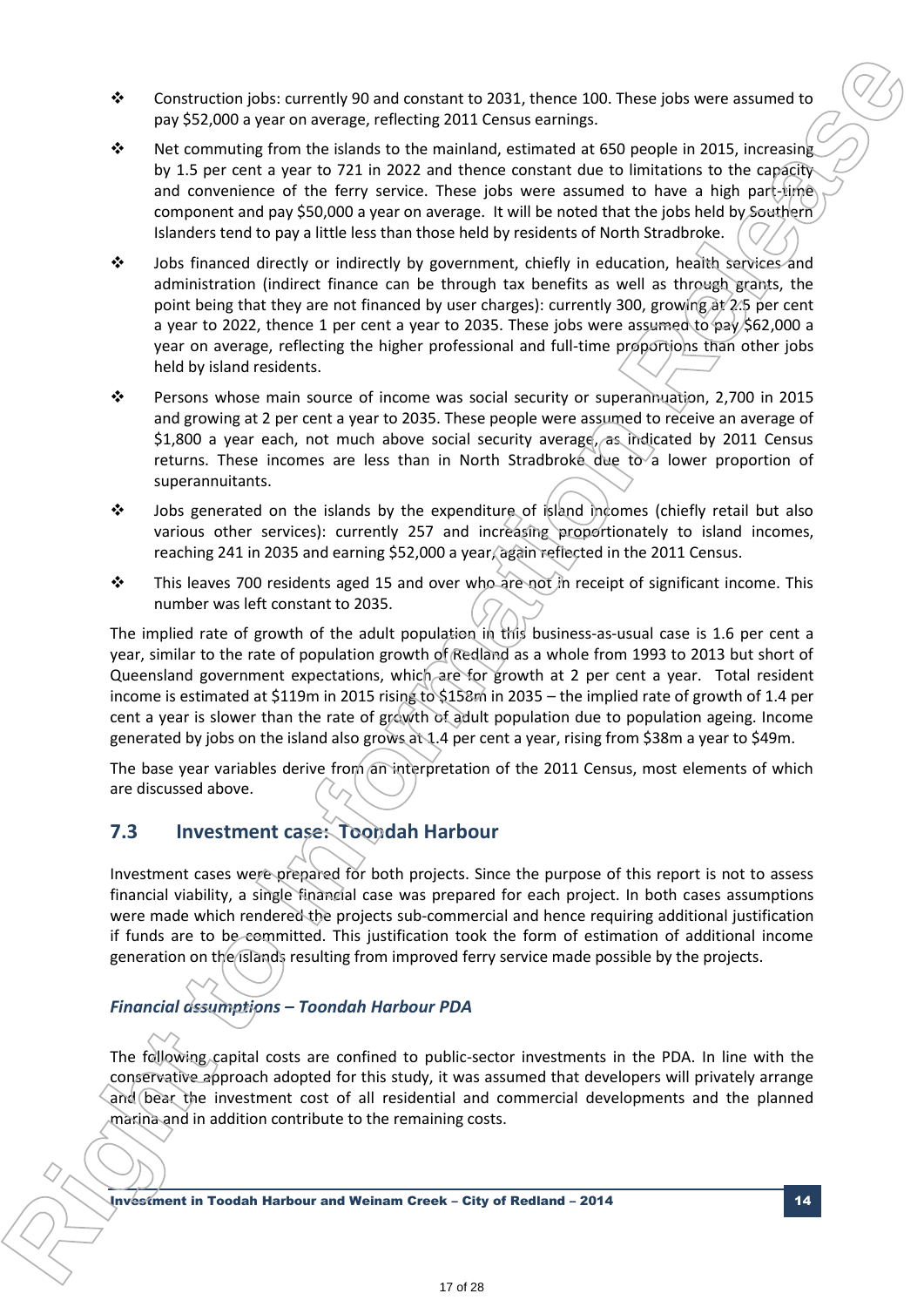### **Expenditures**

- Council overheads and general construction, \$22m spread over 2015-18 from Council estimates.
- $\cdot \cdot$  Dredging \$4.6m in 2016, from Council estimates.
- ◆ Open car park, \$2.5m in 2016 and again in 2019, from council estimates. This is the 'free' car park, from which no revenue is projected. It is assumed that this cost covers incidental road works.
- Vehicular ferry facilities, \$15m in 2016-17. This covers land-side works for the vehicular ferries, from Council estimates.
- **\*** Passenger ferry facilities, \$6.5m in 2017. This covers land-side works for the passenger ferries including improved bus stops, from Council estimates.
- Boardwalk, \$8m spread over 2015-17, from Council estimates. It is assumed that this covers all other landscaping works.
- Enclosed car park, \$25m in 2016-17 and \$22m in 2022, from Council estimates. It is assumed that the first stage will provide 500 spaces.
- Site preparation for construction on land owned by council, \$3.5m in 2015, \$2.2min 2018 and \$4.6m in 2022. These estimates are not from Council estimates and cover works required to yield build-ready construction sites; the sort of works usually financed by developer charges or provided in kind by the developer; e.g. hydraulic connections, electricity connections, telecommunications connections, footpaths and street reconstruction. They are calculated, by assumption, at \$1m/ha. Three bursts of activity are assumed; the first covers land currently in Council or Queensland government ownership, the second covers the site near the ferry terminal which is not yet fully reclaimed and will need some time to consolidate, and the third the outer site to be created from dredging spoil and not available for some years till it has consolidated. The hectares available for release were measured from the land budget in the draft structure plan report. **Expenditures**<br> **b** Council overhease and general continuous, 522m spread over 2015-18 from Council experiments.<br> **ight to release the Information Release and in 2013, from council estimates in this is the Yieldah Service** 
	- $\cdot \cdot$  The same, for land currently in private ownership or owned by the Commonwealth government. These comprise areas 10 and 11 in the draft structure plan report  $-$  \$3.6m over 2015-16.
	- Maintenance, the same as in the base case.

### **Revenues**

- Operational revenue, chiefly wharfage, rising gradually to \$0.8m p.a. in 2035. It is assumed that the ferries continue to pay wharfage and that this revenue increases compared to the base case due to increased usage of the improved facilities.
- \* Revenue from car parking begins in 2017 and rises to \$2.5m p.a. by 2035. For simplicity it has been assumed that revenue from the multi-storey car parks is received as rentals rather than through sales of car park spaces. Revenue from Jones Lang LaSalle assumptions, with allowance for gradual take-up.
- $\cdot \cdot$  It was assumed that developers make the following contributions to project costs, either in cash or in kind: First tranche, 3.6 ha @ \$5.5m/ha (Jones Lang LaSalle estimate up to \$5m/ha for quality development sites; \$0.5m/ha value increase has been added due to the sale being ex-developer charges) yielding \$19.8m in 2016; second tranche, 2 ha @\$6.5m/ha (Jones Lang LaSalle estimate \$6m/ha for prime sites like these; \$0.5m/ha has again been added) yielding \$13m in 2019; and the third tranche, 5 ha @\$6.5m/ha yielding \$32.5m in 2023. Under these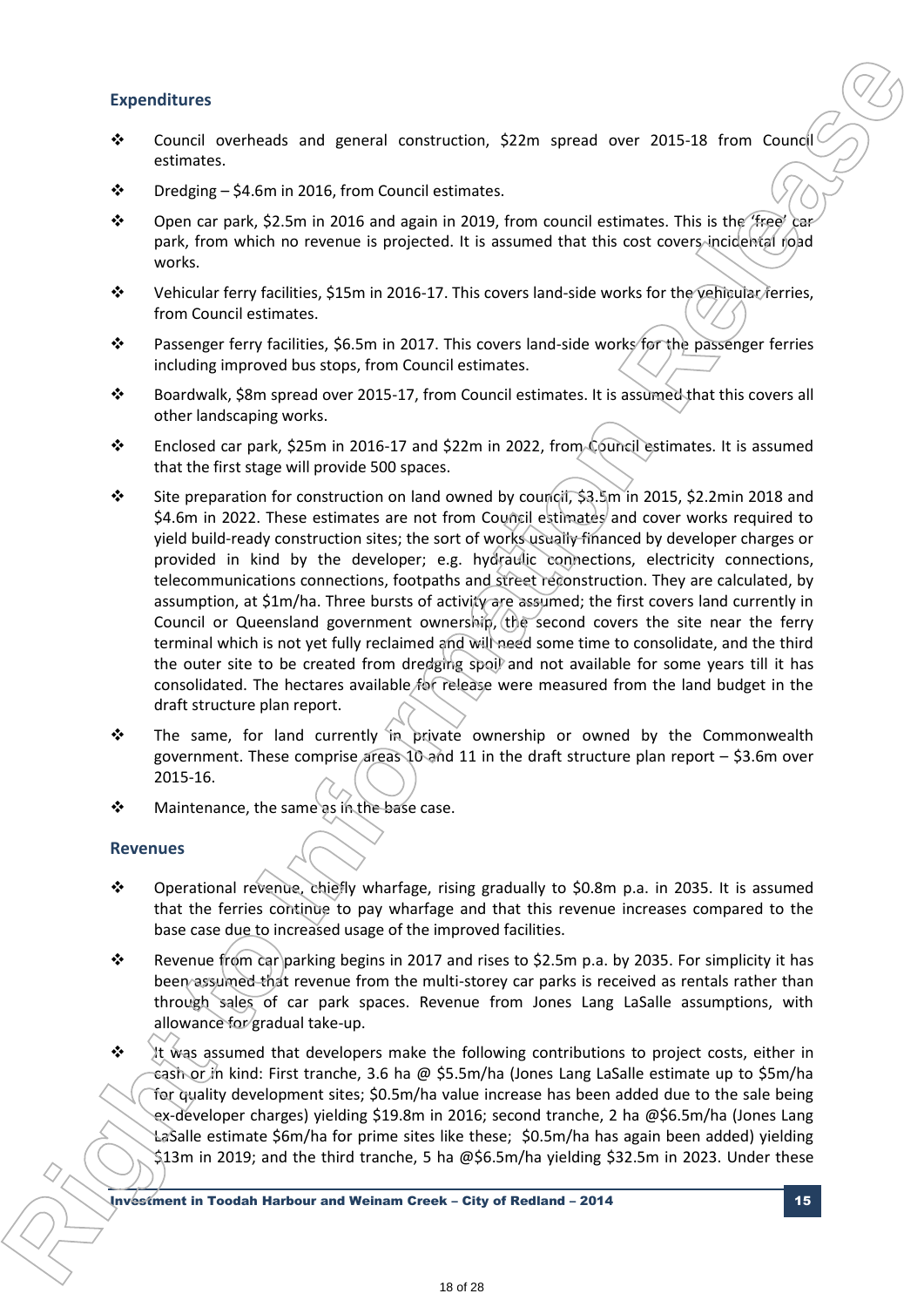assumptions, Council benefits only from contributions and does not participate in the profits of subsequent construction, which go to the developer. It is possible that some kind of joint/ venture could be negotiated which would give council access to such profits, but the Jones Lang LaSalle calculations show that they are by no means guaranteed.

- Further developer contributions, \$7m in 2015-16, calculated at the rate of \$2m/ha on the  $3.5$ ha of non-council owned land available for development within the PDA.
- Revenue from sale/lease of land in the marine services precinct is not estimated in any of the documentation. However at least some revenue can be expected. We have allowed \$2m on completion of the major harbour works in 2018.
- $\div$  It is here assumed that the marina development, whether or not it proceeds, does not yield any surplus which can be transferred to the finance of the marine facilities, also that the dredging for the ferries is irrelevant to the dredging required for the marina.

On these assumptions and going out to 2035, the revenue from the transfer of public land to developers is insufficient to cover investment costs and the project delivers a financial rate of return of -2 per cent a year for the period to 2035 – a marginal result, leading to a negative net present value of -\$32m at a 10 per cent discount rate. Due to the pattern of returns, the net present value rises no more than marginally with reductions in the discount rate. The economic rate of return, however, depends on developments on North Stradbroke resulting from the improved ferry service. **issumptions**, Coursil based by the monotonic average and considerate to the real consideration considers the monotonic monotonic and a state in the specific time are for the interest of the point of the specific time in

For the purpose of these calculations it is assumed that the ferry-services continue to cover their capital and operational costs from user charges, as now. It is also assumed that ferry facilities at Dunwich are adequate without need for further investment, and that the capital costs of any new facilities to serve additional tourist facilities are absorbed into the capital cost of those facilities.

### *Income generation assumptions: North Stradbroke*

The improved facilities at Toondah Harbour, and consequent improvements to ferry services, are expected to have the following effects on income-generation on North Stradbroke.

❖ Mining declines as before.

**R**

- $\div$  Tourism and other jobs earning income from outside the region are expected to increase as a result of the improved ferry service, especially in the years immediately following the commissioning of the new terminal. We assume that the rate of growth of employment from this source is accelerated from 2 per cent a year to 3 per cent a year 2017-2025, then falls back to 2.2 per cent, at unchanged wage rates.
- Construction: confidence in the future of the island is likely to improve as a result of the new terminal and to be expressed in construction. We assume an increase of 20 jobs for all years 2017 onwards at unchanged wage rates.
- \* Commuting to the mainland is likely to increase if the ferry service improves, and particularly if transport connections at Toondah Harbour are improved (including car garaging). We assume a fairly modest increase to 30 additional commuters by 2035, at unchanged wage rates.
- Government-financed jobs essentially follow population growth. We assume that the rate of growth in this type of employment accelerates from 2 per cent a year to 3 per cent, at unchanged wage rates.
- Persons receiving transfer incomes: improved accessibility will make the island more attractive as a retirement location. We assume that rate of growth accelerates from 2.5 per cent a year  $to$  3 per cent at unchanged levels of income.
- $\langle \cdot \rangle$  N/ve assume job generation from on-island incomes, as before.

Investment in Toodah Harbour and Weinam Creek – City of Redland – 2014 16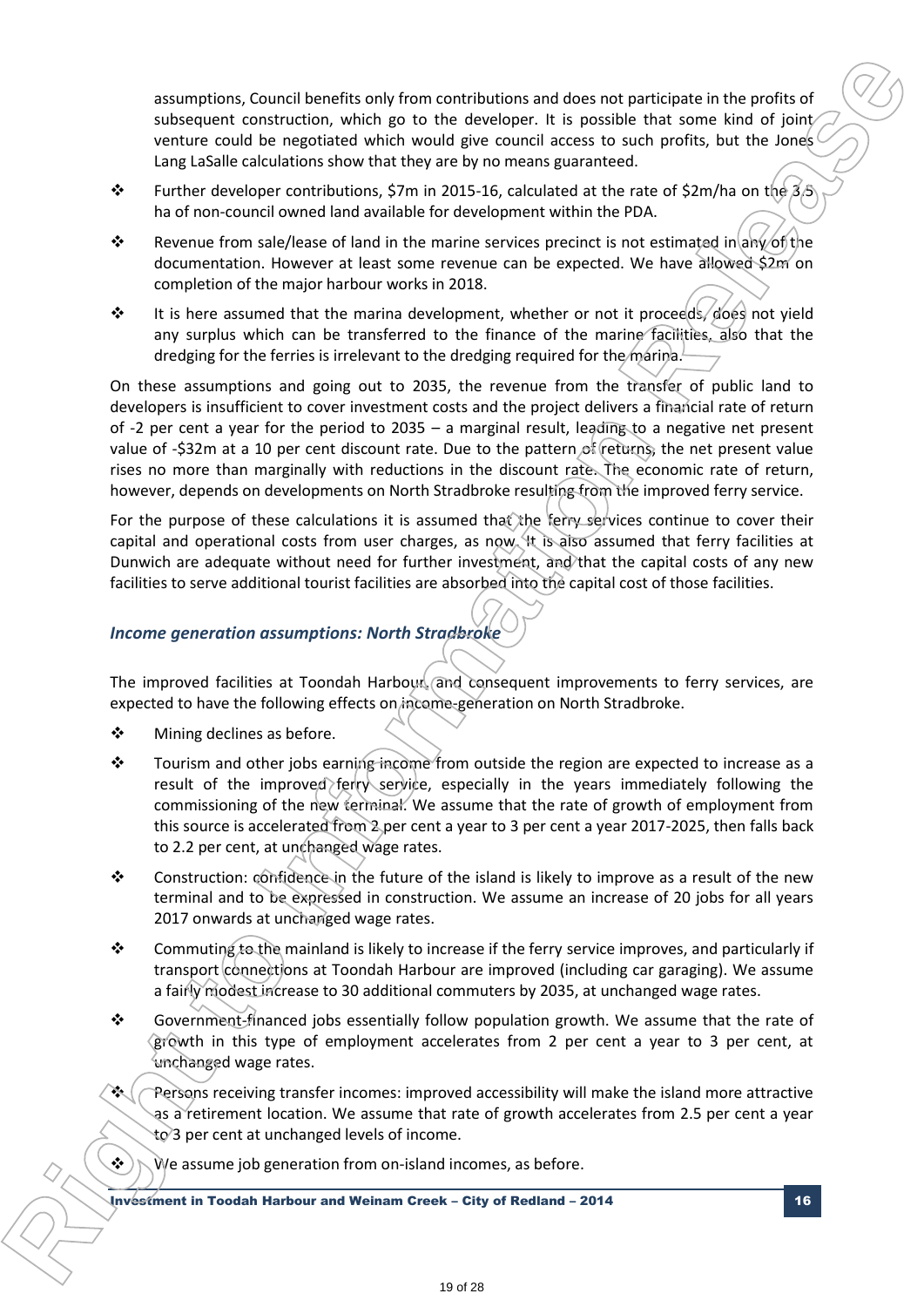On these assumptions, investment at Toondah Harbour may be expected to increase the rate of growth of the adult population of North Stradbroke from 1.2 per cent a year to 2.1 per cent. The current Queensland government projection for the island is total population growth at an average rate of 1.4 per cent a year, equivalent of an adult population growth rate of around 1.5 per cent; our two scenarios lie either side of this estimate. The implication is that improved ferry service is likely to be required if current population growth expectations are to be met, but that the projected rate of growth resulting from the Toondah Harbour investment is not so far ahead of current expectations that it is likely to be throttled by lack of capacity on the island. On these assumption, investment at "southin Harbour may be expected to increase the nixt provide of the absolution of New Similar formation Correlation (see Figure 2.1 per cent. 18, per cent. 18, per cent. 18, per cent. 1

Taking income growth in North Stradbroke into account along with the net financial cost of investment at Toondah Harbour we calculate that the investment is likely to raise the rate of growth of resident income from 1.3 per cent a year to 2.4 per cent and the rate of growth of job-location income from 0.6 per cent a year to 1.8 per cent. The internal rate of return of the project reaches 13 per cent judged by resident income generation though it is only 11 per cent judged by job-location income generation. Discounted at 10 per cent, the net present value of the project becomes \$15m judged by resident income and \$4m judged by job-location income.

Addition of a new resort, bearing all its own capital costs and employing 100 people, raises the internal rate of return on a residential basis to 19 per cent and on a job-location basis to 18 per cent. This addition would require land release by the Quandamooka Corporation and also satisfaction of the environmental conditions imposed by the Council and the Queensland Government. The benefits considered here are only those from employment; any payments to Quandamooka and any environmental benefits provided in cash or kind would add to the returns. This is perhaps the crux of the matter: improved facilities at Toondah Harbour offer the prospect of incremental change on North Stradbroke but also offer a chance of a step change.

As pointed out in the introduction, some of the additional growth which is projected for North Stradbroke may be transferred from mainland Redland. However, it should be remembered that additions to tourist expenditure in mainland Redland resulting from the improved facilities at Toondah Harbour – the boardwalk, landscaping, restaurants and the like – have not been taken into account in the above calculations. The effect on Redland as a whole is further discussed below.

### **7.4 Investment case: Weinam Creek**

The investment case for Weinam Creek follows the same methodology as that for Toondah Harbour.

### *Financial assumptions – Weinam Creek PDA*

### **Expenditures**

- Council overheads and general construction, \$17m spread over 2015-17, from Council estimates.
- $\cdot \cdot$  Dredging,  $\left( \frac{\xi}{4.6m} \right)$  in 2016, from Council estimates.
- Car parking,  $\frac{22.5m}{m}$  in 2016 and again in 2019, from Council estimates. This covers the transfer of the 'free' car park onto less valuable land. It is assumed to include incidental road works.
- $\div$  Passenger facilities, \$5m spread over 2015-17, from Council estimates. It is assumed that present land-side facilities for the vehicular ferry are sufficient. It is also assumed that the present passenger ferry will be improved and integrated with a new bus terminal. It is noted that two ferry berths are currently available and both are required by the current timetable, but that more intensive use would require additional dredging to create an off-wharf standby area.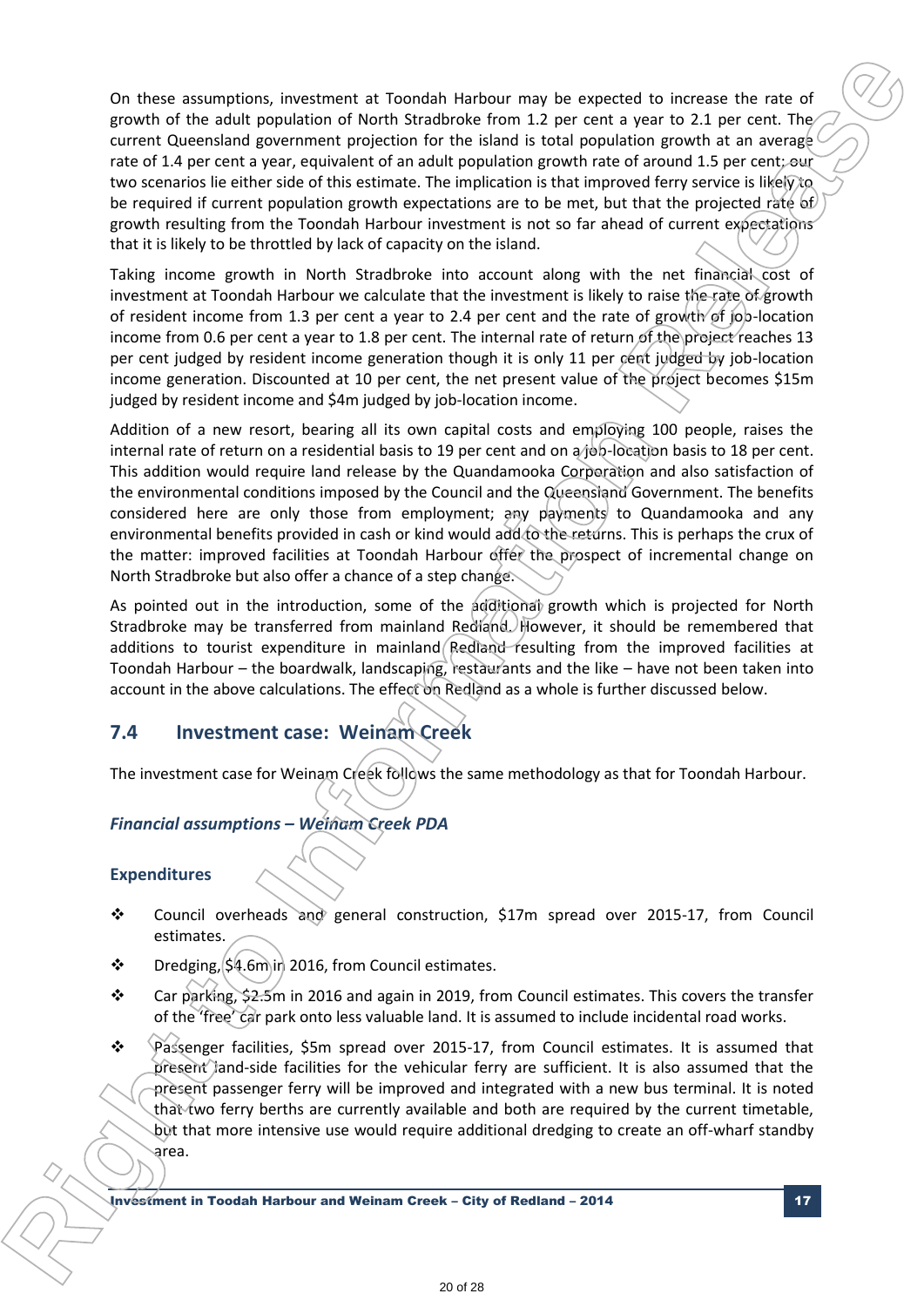- Boardwalk, \$12m in 2016-17 and \$12m in 2022, from Council estimates. It is assumed that this covers all beautification requirements.
- Enclosed car park, \$2m in 2017and \$3.8m in 2019-20, from Council estimates. It is assumed that the first stage creates 250 spaces.
- Site preparation for buildings on land owned by Council or the Queensland government,  $\$\&\text{sin}$$ in 2017-22. As for Toondah Harbour this is based on costs of \$1m/ha. By the land budget in the draft Weinam Ck structure plan the Council and Queensland government own around 3.5 ha suitable for conversion to residential/commercial use; however some of this comprises a car park which will not be available for sale till a replacement has been built and the rest is already in low-density use, e.g. as club rooms. Allowance has been made for deferred sale and \$1m for the construction of alternative facilities. **b boardons**, 5(12m in 2016-1) and 522m in 2022, two Council estimates in its season of this coverage control associates to the Interaction representation representation representation representation relevants of the In
	- Site preparation by Council for buildings to be owned by the private sector, \$8.3m. According to the land budget, approximately 8.3 ha or private land will be re-zoned to higher density. At \$1m/ha (see Toondah above) this will require expenditure of \$8.3m on ancillary works, spread (by assumption) over six years.
	- ◆ Maintenance, \$0.8m per year onwards from the completion of major works in 2018. As for Toondah harbour, save that it has been assumed that maintenance will not be required in the three years during which the major dredging takes place.

### **Revenues**

**R**

- Operational revenue, chiefly wharfage, rising gradually to \$0.6m p a in 2035. It is assumed that the ferries will continue to pay wharfage at about current rates.
- Additional revenue from marina berths, beginning  $\hat{a}$  in 2017 and rising to \$1.25m p a by 2035. Though additional marina development has been foreshadowed, neither the costs nor the revenues of such development are included in the present study. The additional revenue allowed arises from a possible increase in berth fees as the surrounding facilities are improved due to the project. This line is mere conjecture as to revenue likely to result.
- **\*** Rental of car park spaces estimated as for Toondah Harbour, allowing that the multi-storey car park is to be only half the size of the one there.
- Contribution from developers at \$5.3m/ha, in exchange for land and the rights to develop the land. Revenue/ha is estimated to be a little below Toondah because of the less convenient location and less spectacular views. Revenue estimated at \$18.6m in two bursts, one in 2018 and the other in 2021 after the car parks currently occupying the site have been shifted.
- Developer contributions of \$2m/ha from the 8.3 ha of privately-owned land re-zoned for redevelopment. Charges have been spread over time as per site preparation costs.
- \* Rent of marine service site, \$0.4m most years to 2035, as for the equivalent line for Toondah Harbour.

Once again, on these assumptions and going out to 2035 the project generates an internal rate of return of -2 per cent and its net present value at a 10 per cent discount rate is -\$26m. The economic rate of return, however, depends on developments on the Southern Moreton Bay Islands resulting from the improved ferry service.

Investment in Toodah Harbour and Weinam Creek – City of Redland – 2014 18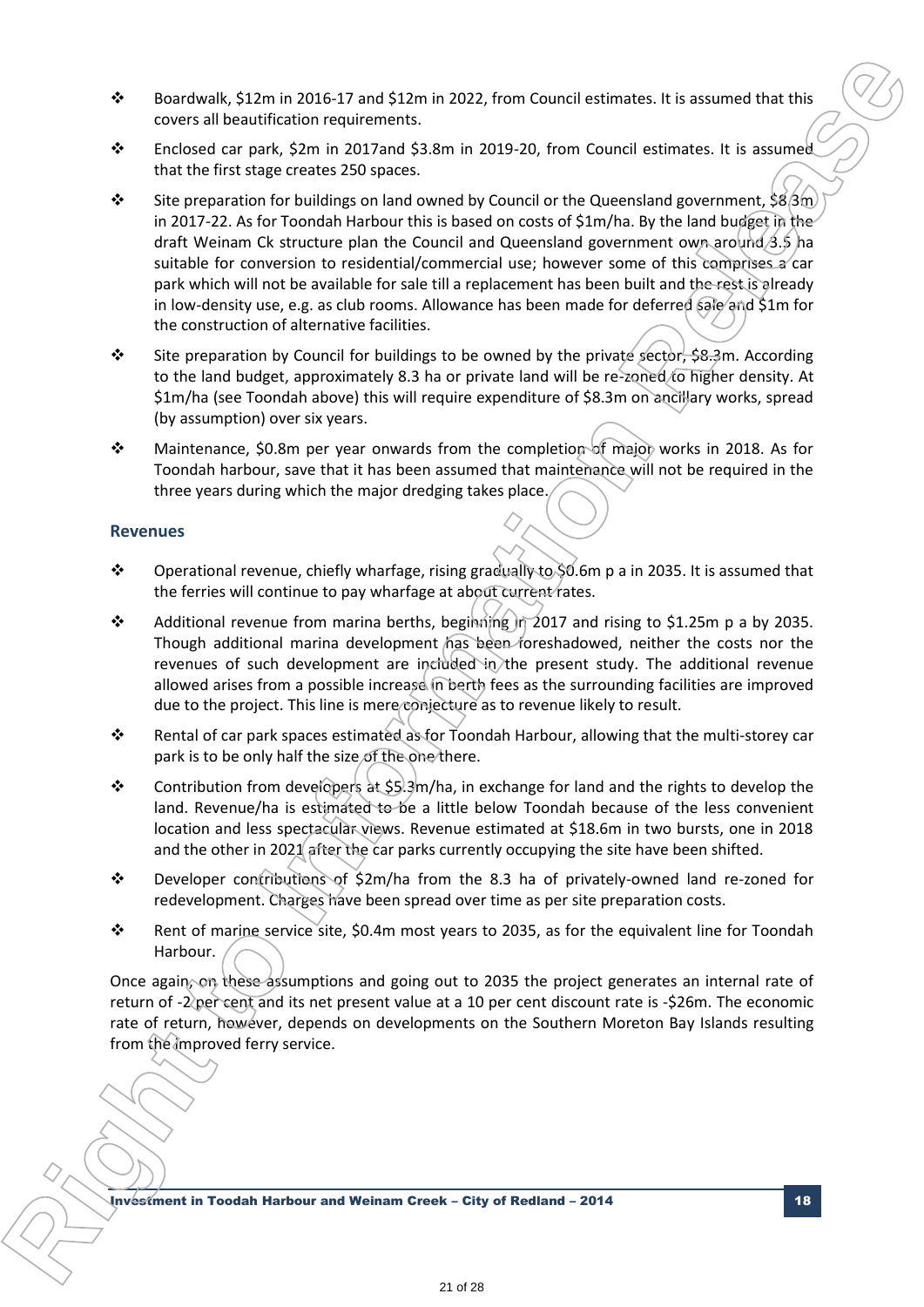### *Income assumptions – Southern Moreton Bay islands*

- $\cdot \cdot$  Tourism and other jobs earning income from outside the region: an additional 5 jobs from 2018 onwards at unchanged wage rates.
- Construction: increase of 20 jobs for all years 2017 onwards at unchanged wage rates, reflecting increased population growth.
- Commuting to the mainland rate of growth accelerated from 1.5 to 2.5 per cent a year at unchanged wage rates.
- Government-financed jobs rate of growth accelerated from 2 per cent a year to 3 per cent, at unchanged wage rates.
- Persons receiving transfer incomes: rate of growth accelerated from 2 per cent a year to 3 per cent for the four years 2018-21 at unchanged levels of income.
- $\clubsuit$  Job generation from on-island incomes, as before.

# **8. Components of the investment program**

|                  |                                         | <b>Income assumptions - Southern Moreton Bay islands</b>                                                                                                                                                                                                                                                                                                                                                                                                                                                                                                                                                                                                                                |          |                                                                                                  |                |
|------------------|-----------------------------------------|-----------------------------------------------------------------------------------------------------------------------------------------------------------------------------------------------------------------------------------------------------------------------------------------------------------------------------------------------------------------------------------------------------------------------------------------------------------------------------------------------------------------------------------------------------------------------------------------------------------------------------------------------------------------------------------------|----------|--------------------------------------------------------------------------------------------------|----------------|
|                  |                                         | It is assumed that the ferry service is subsidised under the TransLink arrangements. The amount is<br>not published, but bus services receive approximately 12 cents per passenger km. A subsidy of this<br>order for the ferry services would cost approximately \$0.8m p a. On this basis, the increase in subsidy<br>due to increased patronage would accrue gradually, reaching \$0.35m by 2035.                                                                                                                                                                                                                                                                                    |          |                                                                                                  |                |
|                  | Weinam Creek.                           | The following changes to income generation are projected to result from the improved facilities) at                                                                                                                                                                                                                                                                                                                                                                                                                                                                                                                                                                                     |          |                                                                                                  |                |
| $\ddot{\bullet}$ |                                         | Tourism and other jobs earning income from outside the region: an additional 5 jobs from<br>2018 onwards at unchanged wage rates.                                                                                                                                                                                                                                                                                                                                                                                                                                                                                                                                                       |          |                                                                                                  |                |
| $\ddot{\bullet}$ | reflecting increased population growth. | Construction: increase of 20 jobs for all years 2017 onwards at unchanged wage rates,                                                                                                                                                                                                                                                                                                                                                                                                                                                                                                                                                                                                   |          |                                                                                                  |                |
| ❖                | unchanged wage rates.                   | Commuting to the mainland - rate of growth accelerated from 1.5 to 2.5 per cent a year at                                                                                                                                                                                                                                                                                                                                                                                                                                                                                                                                                                                               |          |                                                                                                  |                |
| ❖                | unchanged wage rates.                   | Government-financed jobs - rate of growth accelerated from 2 per cent a year to 3 per cent, at                                                                                                                                                                                                                                                                                                                                                                                                                                                                                                                                                                                          |          |                                                                                                  |                |
| ❖                |                                         | Persons receiving transfer incomes: rate of growth accelerated from 2 per cent a year to 3 per<br>cent for the four years 2018-21 at unchanged levels of income                                                                                                                                                                                                                                                                                                                                                                                                                                                                                                                         |          |                                                                                                  |                |
| $\ddot{\bullet}$ |                                         | Job generation from on-island incomes, as before.                                                                                                                                                                                                                                                                                                                                                                                                                                                                                                                                                                                                                                       |          |                                                                                                  |                |
|                  |                                         | dependence on commuter incomes. One may conclude that the works are required to allow the<br>Southern Islands to achieve their population growth potential.                                                                                                                                                                                                                                                                                                                                                                                                                                                                                                                             |          | if judged by the level of economic activity on the islands alone $-$ a consequence of their high |                |
| 8.<br>cent.      |                                         | <b>Components of the investment program</b><br>The proposed investment program comprises four main segments, port facilities proper (dredging,<br>wharves, associated buildings), car parking (divided into free parking and enclosed parking),<br>boardwalks and other beautification and the costs of preparation of sites for sale for commercial or<br>residential development. The projects can be split into these portions and the capital costs allocated<br>to each. It is noticeable that port facilities and car parking are of roughly equal significance at around<br>40 per cent of each project, with site preparation and beautification absorbing the remaining 20 per |          |                                                                                                  |                |
|                  | Table 1                                 | Components of the investment program                                                                                                                                                                                                                                                                                                                                                                                                                                                                                                                                                                                                                                                    |          |                                                                                                  |                |
|                  |                                         | Toondah \$m                                                                                                                                                                                                                                                                                                                                                                                                                                                                                                                                                                                                                                                                             | Per cent | <b>Weinam Ck Sm</b>                                                                              | Per cent       |
|                  | Port facilities                         | 48.1                                                                                                                                                                                                                                                                                                                                                                                                                                                                                                                                                                                                                                                                                    | 38       | 26.6                                                                                             | 36             |
|                  | Car parking                             | 55                                                                                                                                                                                                                                                                                                                                                                                                                                                                                                                                                                                                                                                                                      | 44       | 29                                                                                               | 39             |
|                  | <b>Boardwalk</b>                        | 8                                                                                                                                                                                                                                                                                                                                                                                                                                                                                                                                                                                                                                                                                       | 6        | 5                                                                                                | $\overline{7}$ |
|                  | Site preparation                        | 14.3                                                                                                                                                                                                                                                                                                                                                                                                                                                                                                                                                                                                                                                                                    | 11       | 14.1                                                                                             | 19             |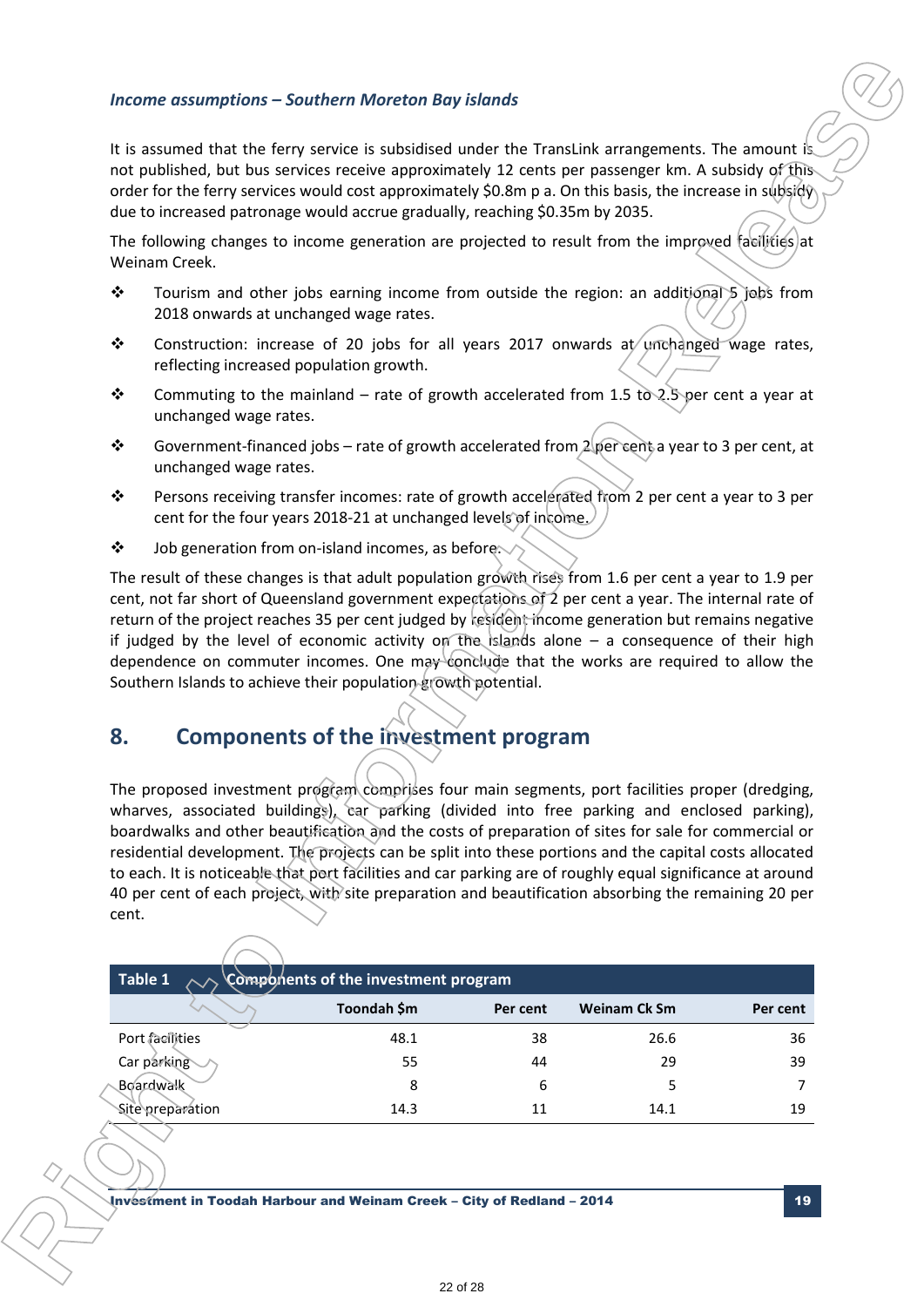Offsetting costs and revenues, an internal rate of return calculated for each segment. The results are as follows.

- Boardwalk, no revenue, no direct cash return.
- Site sales, small cash cost and positive return if the raw land is regarded as costless. If the boardwalks are regarded as part of site preparation, the return on investment is still very large for Toondah Harbour though not at Weinam Creek.)
- Car parking yields mildly negative returns and
- Port facilities yields strongly negative returns.

These returns are documented in the following table.

| Table 2           | Internal rates of return on components of the investment program, per cent a<br>year, 2015 to 2035 |                 |                     |
|-------------------|----------------------------------------------------------------------------------------------------|-----------------|---------------------|
|                   |                                                                                                    | Toondah Harbour | <b>Weinam Creek</b> |
|                   | Overheads, site preparation, boardwalks and beautification                                         | 955             | -1                  |
|                   | Car parking including free car parking                                                             | -5)             | -5                  |
|                   | Car parking - enclosed parking only                                                                | -4              | -3                  |
| Marine facilities |                                                                                                    | $-16$           | -6                  |
|                   |                                                                                                    |                 |                     |

Though the contribution of each segment to the total investment program is similar in the two projects, and though the overall internal rate of return is  $-2$  per cent in both cases, the expected pattern of returns is different: on our assumptions, developers are projected to contribute a greater surplus over the costs of overheads, site preparation, boardwalks and beautification in Toondah Harbour than they are in Weinam Creek, counterbalanced by relatively high cost recovery from the marine sector in Weinam Creek. In both cases the investment in car parking produces similar negative returns. The fundamental investment strategy is to use the profits of land sales to invest in marine service improvements, but in Weinam creek these barely cover overheads and beautification while in Toondah Harbour they contribute substantially to the cost of marine facilities.

The negative returns to the investments in car parking are noticeable in this context. The general context is that of cost recovery from road transport Australia-wide – a highly contested topic. Road transport interests argue that Commonwealth fuel excise and local rates more than recover costs, hence there should be no attempt to impose direct user charges such as parking fees. The contrary case argues that road transport is subsidised, mainly by under-recovery of capital costs, and user charges should be increased, particularly car parking fees which are more established as charges than congestion tolls. The particular context is that it is likely that much of the demand for investment in the PDAs arises from the perception that current provisions for car parking are inadequate. The effect of the car/parking proposals was considered by including their deletion from the projects as a variant case study reported in the next section. **Of Belting costs and revenues, an internal rate of edum calculated for each segment. The results are a<br>**  $\bullet$  **Bostonback, no revenue, no detect cash return.<br>**  $\bullet$  **Bostonback, no revenue, no detect cash return. If the ravi** 

Investment in Toodah Harbour and Weinam Creek – City of Redland – 2014 20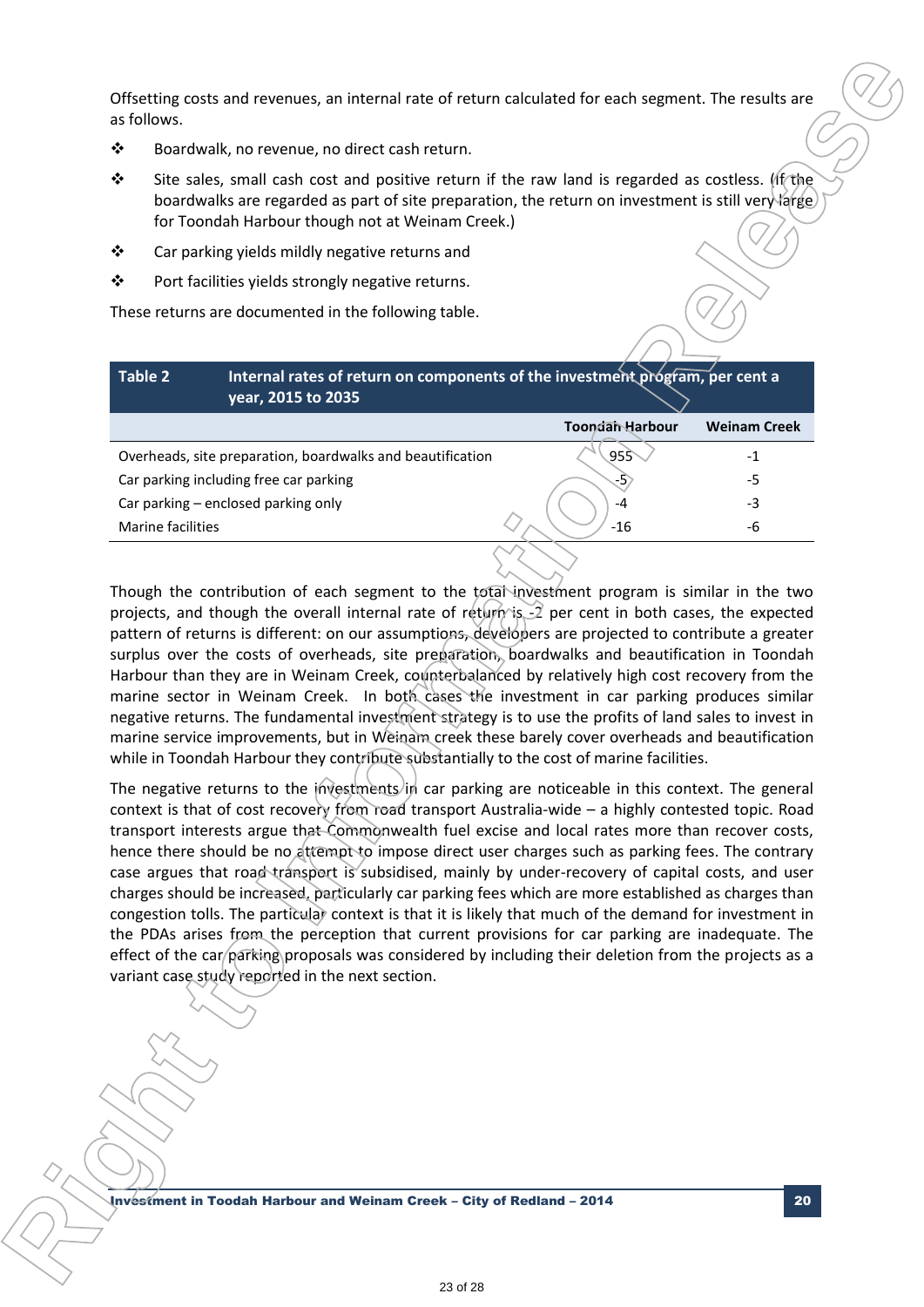# **9. Summary of cost-benefit model results**

|                                                                                                                                                                                                                                                                                                                                                                                                                                                                                                                                                                                                                                                                                                                                                                                                  | The results of the assessments so far described are summarised in Table 3. |                                         |                                       |                                |                                                                           |                   |
|--------------------------------------------------------------------------------------------------------------------------------------------------------------------------------------------------------------------------------------------------------------------------------------------------------------------------------------------------------------------------------------------------------------------------------------------------------------------------------------------------------------------------------------------------------------------------------------------------------------------------------------------------------------------------------------------------------------------------------------------------------------------------------------------------|----------------------------------------------------------------------------|-----------------------------------------|---------------------------------------|--------------------------------|---------------------------------------------------------------------------|-------------------|
| Table 3                                                                                                                                                                                                                                                                                                                                                                                                                                                                                                                                                                                                                                                                                                                                                                                          | projects, alternative assumptions                                          |                                         |                                       |                                | Internal rates of return 2015 to 2035 and net present values, Redland PDA |                   |
| <b>Assumption</b>                                                                                                                                                                                                                                                                                                                                                                                                                                                                                                                                                                                                                                                                                                                                                                                | Rate of<br>return, %<br>financial                                          | <b>Resident</b><br>incomes, %<br>growth | <b>Island</b><br>product, %<br>growth | NPV@<br>10%, \$m,<br>financial | Resident<br>incomes                                                       | Island<br>product |
|                                                                                                                                                                                                                                                                                                                                                                                                                                                                                                                                                                                                                                                                                                                                                                                                  |                                                                            |                                         |                                       |                                |                                                                           |                   |
| <b>Toondah H</b>                                                                                                                                                                                                                                                                                                                                                                                                                                                                                                                                                                                                                                                                                                                                                                                 |                                                                            |                                         |                                       |                                |                                                                           |                   |
| Base case<br>Delete parking                                                                                                                                                                                                                                                                                                                                                                                                                                                                                                                                                                                                                                                                                                                                                                      | $-2$<br>1                                                                  | 13<br>20                                | 11<br>17                              | $-32$<br>-11                   | <u>15</u><br>29                                                           | 4<br>19           |
| Sales delay                                                                                                                                                                                                                                                                                                                                                                                                                                                                                                                                                                                                                                                                                                                                                                                      | $-2$                                                                       | 10                                      | 8                                     | -46                            | 1                                                                         | -9                |
| Price halved                                                                                                                                                                                                                                                                                                                                                                                                                                                                                                                                                                                                                                                                                                                                                                                     | -6                                                                         | 9                                       | $\overline{7}$                        | $-52$                          | -4                                                                        | $-15$             |
| Add tourism                                                                                                                                                                                                                                                                                                                                                                                                                                                                                                                                                                                                                                                                                                                                                                                      | $-2$                                                                       | 19                                      | 18                                    | -32                            | 49                                                                        | 38                |
|                                                                                                                                                                                                                                                                                                                                                                                                                                                                                                                                                                                                                                                                                                                                                                                                  |                                                                            |                                         |                                       |                                |                                                                           |                   |
| <b>Weinam Ck</b>                                                                                                                                                                                                                                                                                                                                                                                                                                                                                                                                                                                                                                                                                                                                                                                 |                                                                            |                                         |                                       |                                |                                                                           |                   |
| Base case                                                                                                                                                                                                                                                                                                                                                                                                                                                                                                                                                                                                                                                                                                                                                                                        | $-2$                                                                       | 17                                      | 8                                     | $\approx$                      | 35                                                                        | $-7$              |
| (after ferry)                                                                                                                                                                                                                                                                                                                                                                                                                                                                                                                                                                                                                                                                                                                                                                                    |                                                                            | 17<br>20                                | 8                                     | $-5$                           | 34                                                                        | -8<br>7           |
| Delete parking<br>Sales delay                                                                                                                                                                                                                                                                                                                                                                                                                                                                                                                                                                                                                                                                                                                                                                    | 2<br>$-2$                                                                  | 16                                      |                                       | $-29$                          | 27<br>31                                                                  | $-11$             |
| Price halved                                                                                                                                                                                                                                                                                                                                                                                                                                                                                                                                                                                                                                                                                                                                                                                     | -4                                                                         | 16                                      |                                       | $-31$                          | 29                                                                        | $-13$             |
|                                                                                                                                                                                                                                                                                                                                                                                                                                                                                                                                                                                                                                                                                                                                                                                                  |                                                                            |                                         |                                       |                                |                                                                           |                   |
| 9.1                                                                                                                                                                                                                                                                                                                                                                                                                                                                                                                                                                                                                                                                                                                                                                                              | <b>Base investment case</b>                                                |                                         |                                       |                                |                                                                           |                   |
| The base case results derive from the assumptions listed above. The financial rate of return and NPV<br>refer to the projects as strictly defined while the economic rate of return and NPV are calculated by<br>two measures: the incomes of island residents and the value of island output, the difference<br>between the two being net commuter incomes. Of these two, the resident income measure provides<br>the better indicator of benefits to residents. For benefits to Redland as a whole see the further<br>analysis below.<br>Two measures are given for the Southern Islands, one excluding and one including the effect of<br>increased commuting on the estimated Translink subsidy to the ferry service. As expected, inclusion<br>dampens the rate of return, but not by much. |                                                                            |                                         |                                       |                                |                                                                           |                   |
| 9.2<br>Given the negative returns to investment in car parking, the question arises: what would be the                                                                                                                                                                                                                                                                                                                                                                                                                                                                                                                                                                                                                                                                                           | Delete car parking                                                         |                                         |                                       |                                |                                                                           |                   |

### **9.1 Base investment case**

# **9.2 Delete** car parking

**R**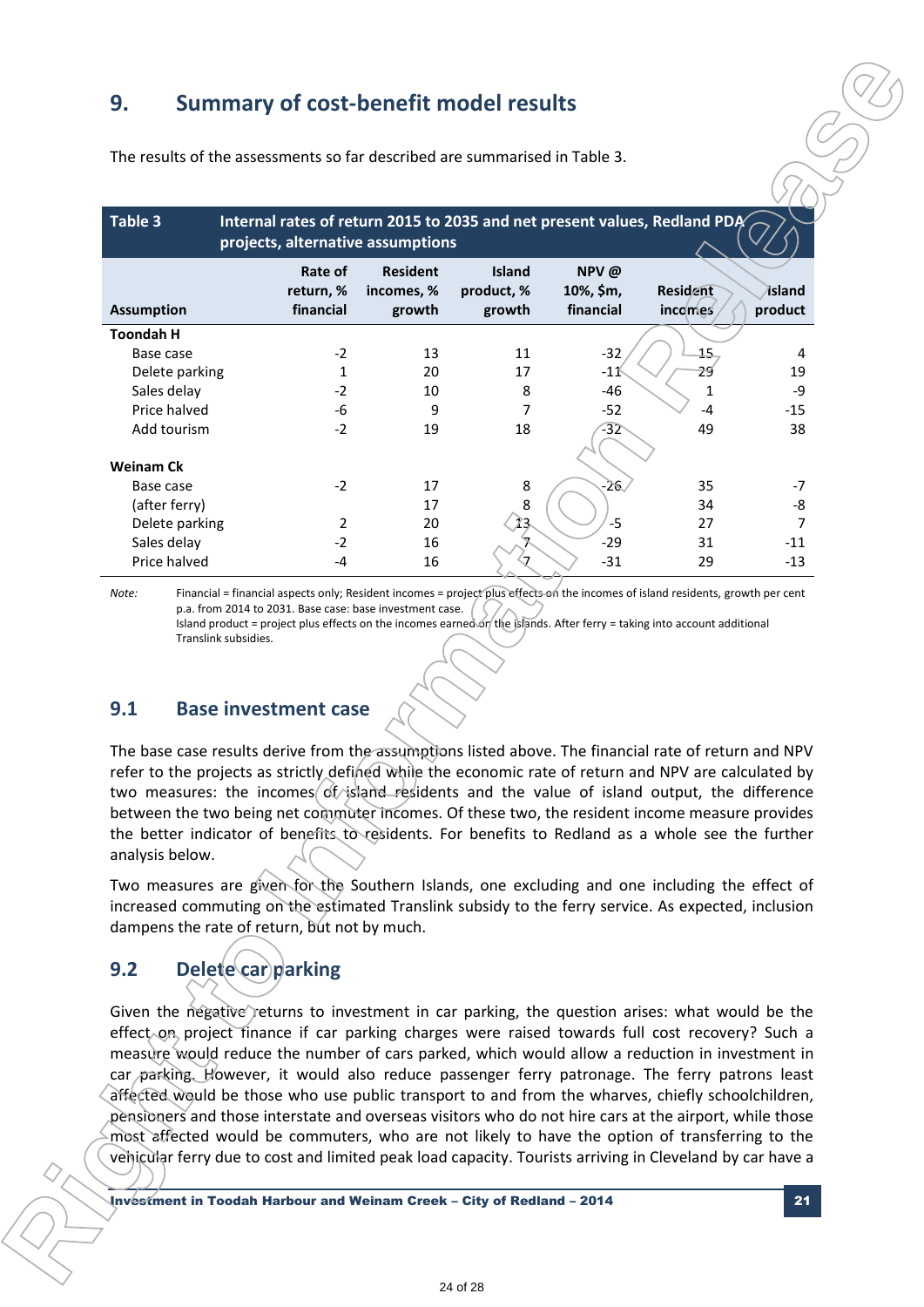relatively open option of transferring to the vehicular ferry, given that they are more likely to travel off-peak, but may be put off by the cost. It is difficult to predict how these forces will play out.

It should also be remembered that the market for car-park space at Weinam Creek is likely to be quite different from that at Toondah Harbour. At Weinam Creek most spaces are likely to be taken by commuters living on the islands whereas at Toondah Harbour relatively few island-based commuters are expected and the parking is mainly for tourists visiting North Stradbroke and also for people visiting the harbourside restaurants. In both sites there will be demand from visitors  $\chi_0$  the residential developments within the PDA, but these are likely to be more numerous in Toondah Harbour. Tourist demand is likely to exhibit greater seasonality than commuter demand, so the Toondah Harbour facilities are likely to experience lower load factors, but it should be possible to take this into account in pricing.

For analytical purposes we have made the drastic, but simple, assumption of deleting car parking from both the investment costs and revenues. The elimination of a loss-making part of the investment program improves the financial rate of return. The effect on the economic rate of return depends on the effect on ferry patronage, which is difficult to estimate. For present purposes we reduced the increase in tourism employment to roughly half way between the no-investment and base case estimates, and similarly for commuting. On these calculations, the deletion of car parking raised the economic rate of return on the Toondah Harbour project above base case, but reduced it in Weinam Creek at least as judged by resident incomes. These results reflect the importance of car parking to the development of commuting through Weinam Creek and its (assumed) smaller significance for tourism in North Stradbroke (see Table 3). relatively open collibro of translations to the wellbast hero, given that they are more likely to translation run be a similar for the information and information by the collibration of the more interest in the more inter

It should be noted that these assumptions are extremely tentative, but point to the possibility that the economics of the projects could be improved by a more robust approach to car park cost recovery. In summary, it is likely that the financial rate of return to the proposed projects could be improved by reducing car parking and raising its price but the consequent reduction in ferry patronage could reduce income growth on the islands and so threaten the overall returns from the projects.

### **9.3 A slump in the land market**

Given that the underlying strategy of the projects is to use revenue from developer contributions to finance investments in transport (and beautification, the projects are exposed to the levels of developer contribution. Two sensitivity studies were prepared with this in mind. The first merely postponed the receipt of developer revenue. This had a negative effect on the financial rate of return of both projects and also depressed the economic rate of return (see Table 3). A halving of developer contributions had similar effects. In both cases the effect on rates of return was much more serious for Toondah Harbour than for Weinam Creek, since in the base investment case developer revenue is much more significant for the former than for the latter.

This said, developer contributions are only likely to fall short to this degree if S E Queensland is subject to a serious recession. This case will be discussed further below.

Investment in Toodah Harbour and Weinam Creek – City of Redland – 2014 22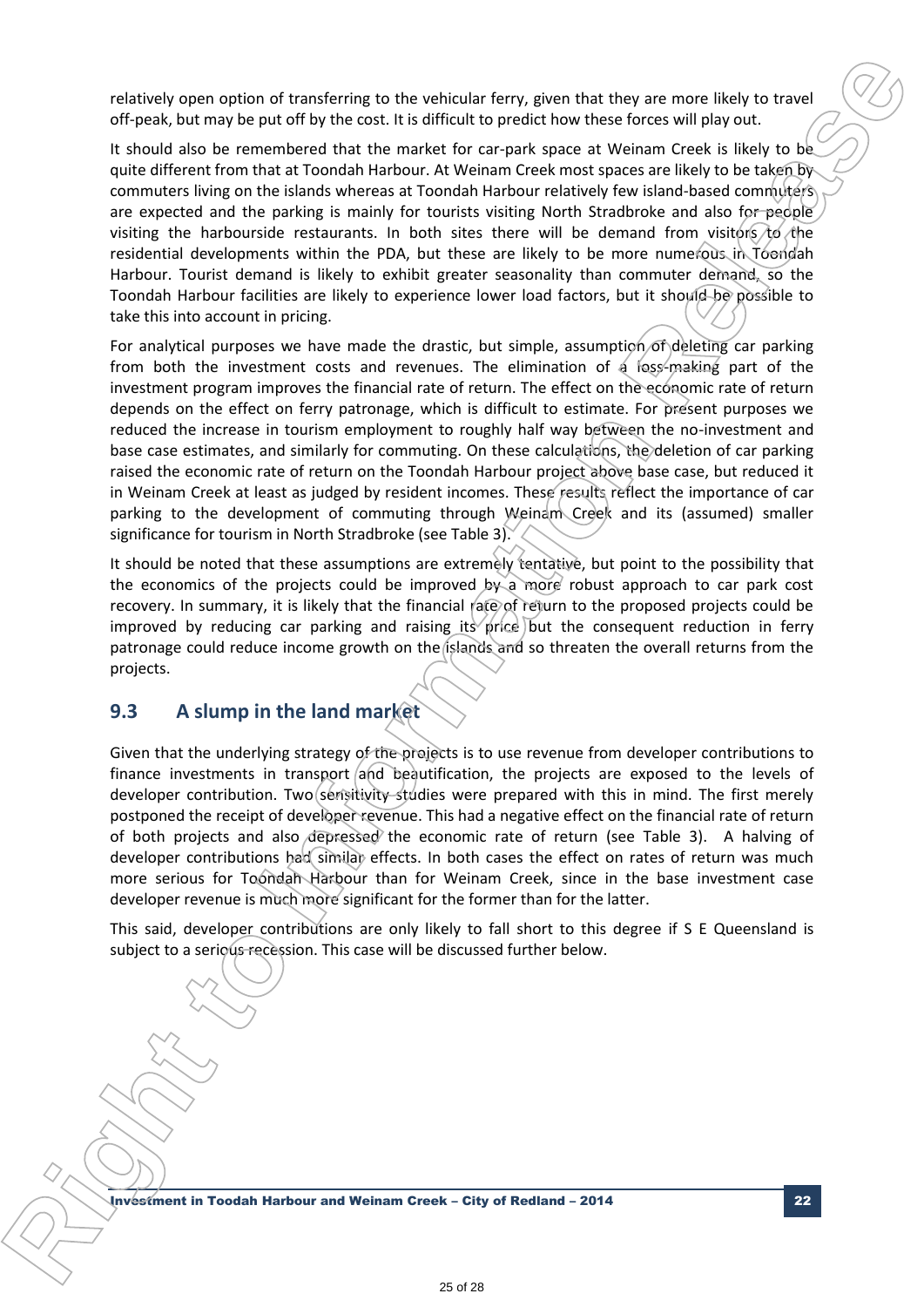# **10. The total Redland effect**

In the above financial analysis the projects were defined as the investments taking place in the Toondah Harbour and Weinam Creek PDAs while the economic rates of return were calculated by widening the definitions to include economic activity on North Stradbroke Island and the Southern Moreton Bay Islands respectively. This expansion of the geographic area under consideration reflected the assumption that the direct economic benefits of the projects mainly affected the islands. However, the projects may also have direct effects on the Redland mainland.

It is possible that tourists to and from the islands will stop off in mainland Redland before they reach the ferry terminals. In particular, Cleveland could benefit because it is the last substantial shopping centre before North Stradbroke. However, it is also possible that the retail developments at Toondah Harbour will attract trade from Cleveland CBD; similarly those at *Weinam* Creek could attract trade from Victoria Point.

The effects on patterns of retail trade in mainland Redland will depend on the retail developments in the PDAs. It is expected that these will be of two kinds: basic convenience shopping, mainly to serve customers in the proposed residential developments and also the passing trade, and restaurants to take advantage of the harbourside location. Neither of these uses competes directly with Cleveland CBD or Victoria Point, both of which are too far from the PDAs to cater to their convenience needs and neither of which has a harbourside location. The main competitors for such harbourside restaurants are likely to be located outside Redland, either elsewhere on the shores of Moreton Bay or in Gold Coast. In that they draw trade from out-of-city competitors, the proposed restaurants will add to incomes in Redland.

We now broaden the geographic area of interest further to include the whole of Redland City. Inputoutput tables have been estimated for Redland which allow the assessment of two types of local impact for increased export (out-of-city) earnings.

- \* Type 1 multipliers allow for the effect of local procurement of inputs to export activity.
- \* Type 2 multipliers further allow for the increase in demand as increased incomes are spent locally.

The relevance of multipliers has been challenged on the grounds that the increases in demand which they represent are likely to be met by transferring production from other customers. The background to this challenge is the belief that economies always and everywhere operate at full employment, so that output cannot be expanded without additional funds to expand capacity, for example by importing workers or by raising rates of pay to tempt people to work additional hours. Those who hold this belief are generally happy with the proposition that increases in export earnings cause increases in output, because the export earnings provide the means to expand capacity. This argument can be extended to cover Type 1 multipliers, but not so readily to Type 2 multipliers, which cover the secondary circulation of outside earnings within the community. For this reason, in this section we consider only Type 1 multipliers. **10.** The total Reelland effect mass and the properties of the interaction is the understanding place in the properties of the mass are interesting the properties of the system of the system of the system of the system of

In more practical terms, the developments in the PDAs and the consequent developments on North Stradbroke and the Southern Moreton Bay islands will draw inputs from mainland Redland. By the use of input-output modelling, customised to Redland, we estimate employment increases in Redland generated by the increase in demand as it passes up the supply chain. The resulting (type 1) multipliers for hospitality are 1.21 and for construction 2.32, the latter industry being much more reliant on local suppliers than the former. Based solely on income generated from the increases in export demand, including these supply chain effects, the internal rates of return on the Toondah Harbour project increase to 37 per cent a year and on the Weinam Creek project to 45 per cent a year. These returns do not include the effect of commuting or additional transfer incomes.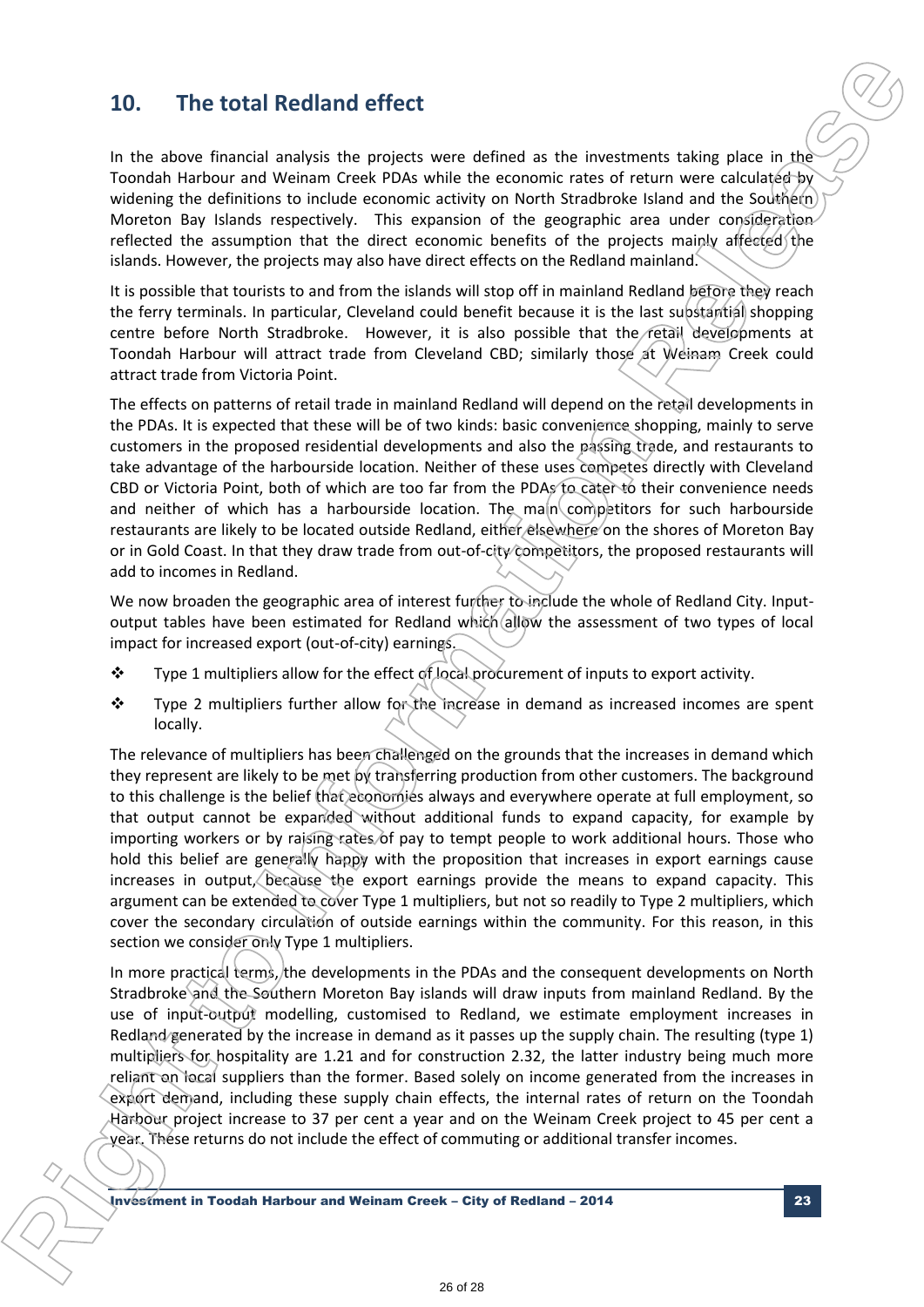## **11. Sensitivity to decline in land prices**

The projects were first conceived during a period of rapidly rising land prices in South East Queensland. Over the decade to 2011 dwelling prices in Redland increased by 8.6 per cent a year in real terms; since then they have been drifting downwards. In line with these trends, the  $\delta$ ase investment case in this report explores the consequences of a failure of developer contributions to cover the whole cost of the projects. It goes without saying that, should developer contributions be available to cover the whole cost of each project, both projects become financially viable and the City gains further economic benefits to island residents at no cost other than the loss of ownership of some hectares of currently under-utilised waterfront land. This loss of ownership means that the City forgoes future alternative developments for the land in question. The present study makes no allowance for this cost, it being assumed that the boardwalks and beautification generate sufficient public benefit to compensate for the loss of alternative potential uses for the sites. **11. Sensitivity to decline in land prices**<br>**iive prepare were for converted damps a pend of conditions and proces in South Josef Conditions (Our process in South 1920) contains the Information Formation Release to the s** 

But what if the property market slumps further and developers become even more reluctant to make contributions? To assess the likelihood of this, we must first consider why the market turned in 2011. The underlying reason would be the high price of housing (and in particular of the land on which housing stands) in relation to earnings, coupled with high levels of household indebtedness. In the face of these factors, the financial sector has made loans available at low interest rates but has not been able to revive the market to anything like its 2000s buoyancy. The housing market has also been underpinned by investment demand, financed by  $\|\hat{\theta}\|$  reading and predicated on returns from capital gains; if confidence that investment will be rewarded with capital gains evaporates, investor demand could disappear. Left to itself this is likely to be self-correcting; if reduced investor demand leads to reduced unimproved land values, home-owner demand is likely to revive and so limit the price fall.

A possible precedent for a major slump in the property market is the crisis which occurred in Australia in 1990, when difficulty in financing the balance of payments deficit sent interest rates soaring and caused a recession. Similarly the more recent GFC in North America and Europe, though primarily a financial crisis, sent unemployment up and land prices down. For present purposes, therefore, a scenario with slumping developer contributions will be one accompanied by high unemployment and slack demand.

As already noted, deferral of land sales revenue and a slump in developer willingness to contribute to site development would both reduce the financial and economic rates of returns on the projects. However, in assessing the ramifications of these changes, it is no longer appropriate to assume full employment in Redland or Australia generally. Given high unemployment, the investment projects will represent an increase in aggregate demand which can be met from currently unemployed resources. In these circumstances, Type 2 multipliers become relevant. If, as is most likely, the increase in unemployment is brought about by a balance of payments crisis, the Type 2 multiplier will be the larger the more the investment project contributes to the generation of overseas export earnings. The Toondah Harbour project with its overseas tourism possibilities is well placed in this regard.

On this basis, we may recalculate the case where sales revenue is halved without otherwise changing the time pattern of expenditures and receipts, using type 2 multipliers estimated by National Economics from input-output and household expenditure data. The relevant multipliers for Redland are 1.48 for hospitality and 3.46 for construction. On this basis, despite the shortfall in land sales revenue the internal rate of return improves to 9 per cent for Toondah Harbour and 18 per cent for Weinam Creek.

Investment in Toodah Harbour and Weinam Creek – City of Redland – 2014 24